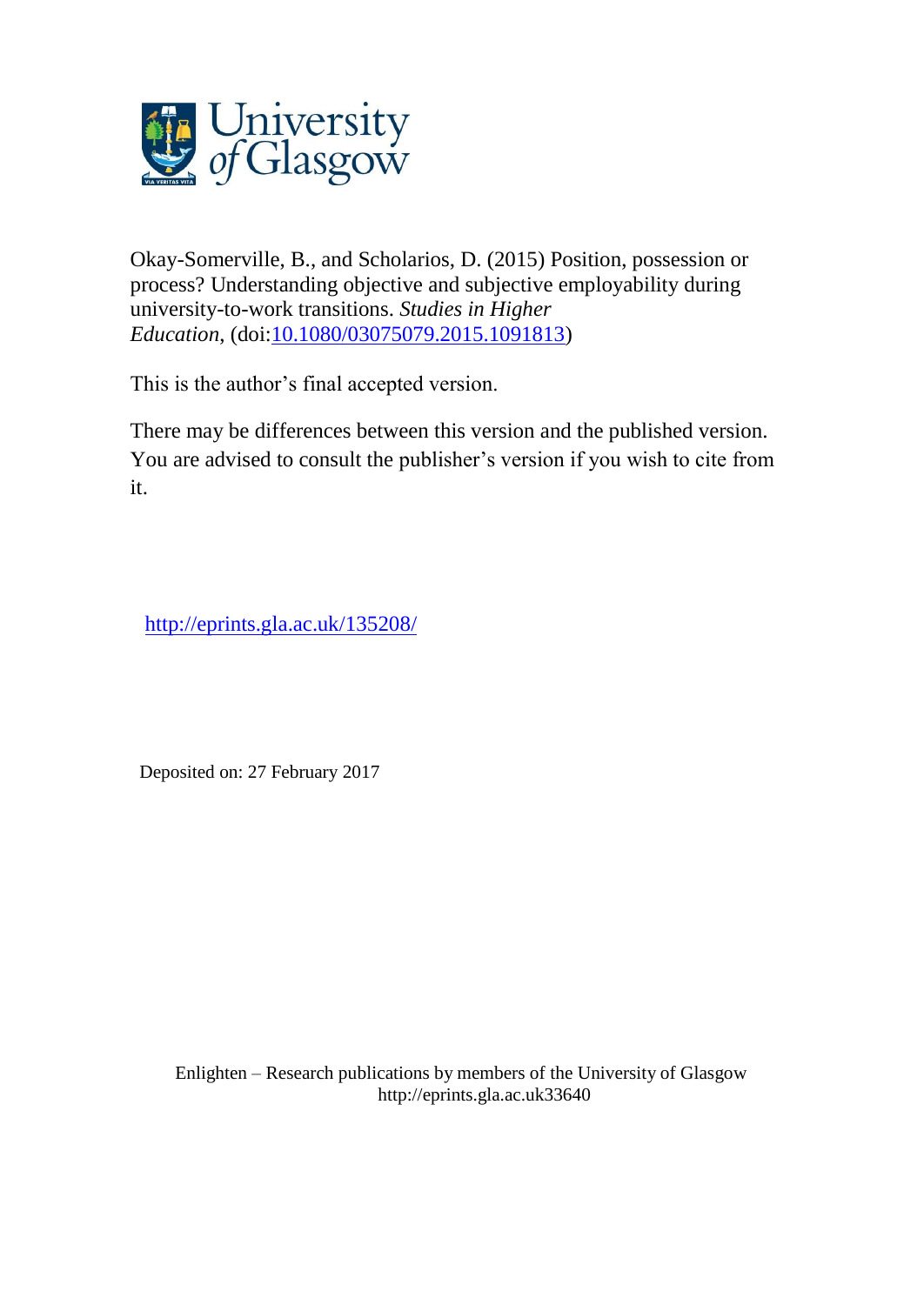### **Pre-proof version accepted 4 September 2015**

# **Position, Possession or Process? Understanding Objective and Subjective Employability during University-to-Work Transitions**

Belgin Okay-Somerville, University of Stirling Dora Scholarios, University of Strathclyde, Glasgow

### Abstract

This article aims to understand predictors of objective (i.e., job offers, employment status and employment quality) and subjective (i.e., perceived) graduate employability during university-to-work transitions. Using survey data from two cohorts of graduates in the UK  $(N=293)$ , it contrasts three competing theoretical approaches to employability: position (based on social background), possession (of human capital) and process (of career self-management (CSM)). Findings support the process view of graduate employability, developed through engaging in career self-management, in particular environment exploration, networking and guidance seeking. There is also some support for a possession view where educational credentials predict employment quality and perceived employability. Theoretically, the study highlights the importance of proactive career behaviours as well as the constraining role of educational credentials for some during university-to-work transitions. These findings have practical implications for university students/graduates and career counsellors, and, more indirectly, for employers and policy-makers.

Keywords: university graduates; employability; university employability; university-to-work transitions; careers; career self-management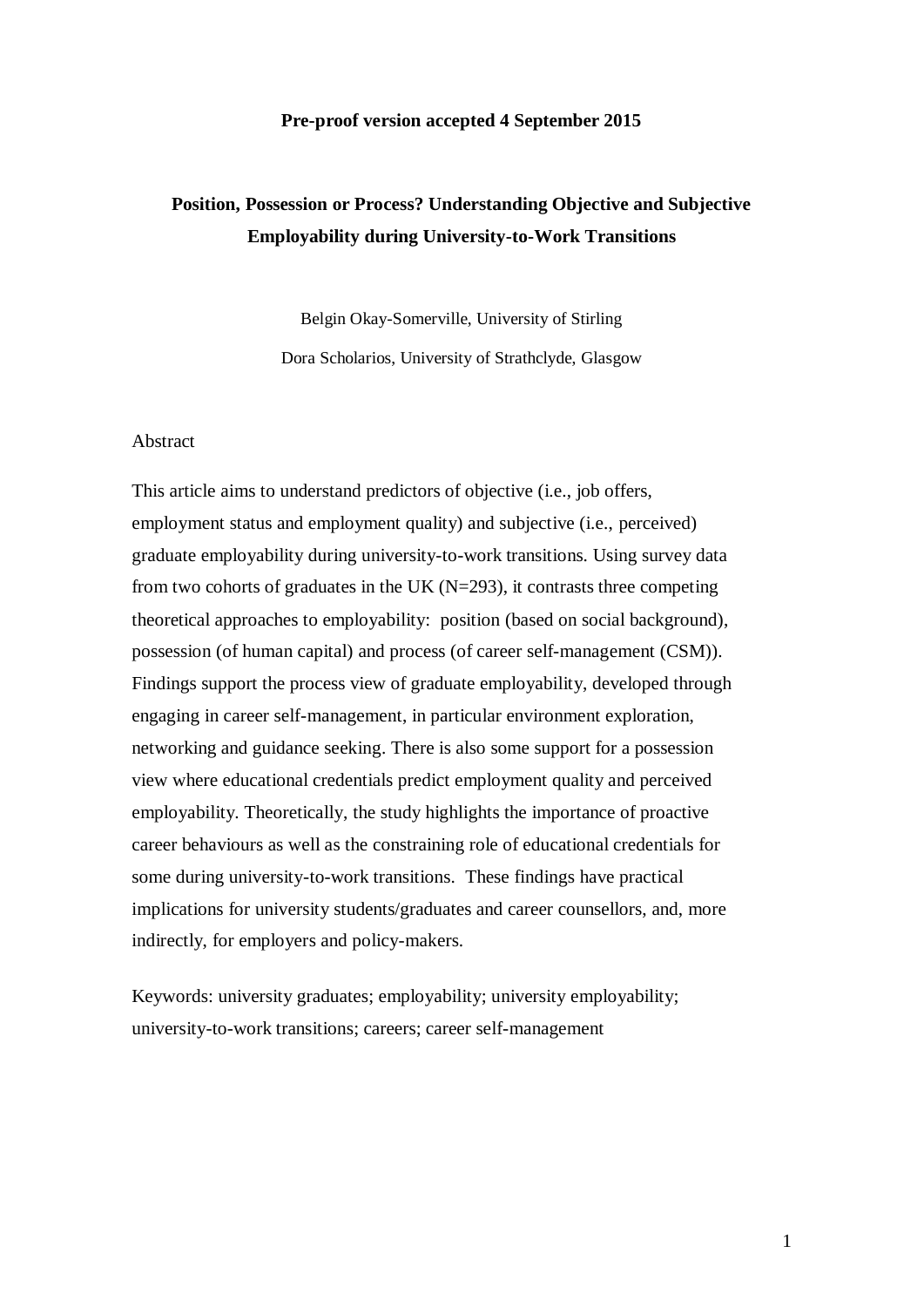### **Introduction**

This article builds on Holmes (2013) conceptual distinction between three competing explanations of university graduate employability: possession (of human capital); position (based on social capital); and process (based on career self-management (CSM)). Employability during university-to-work transitions has primarily been studied from the former two perspectives which show systematic differences in access to good jobs based on social and educational background (Kalfa and Taksa 2013; Mavromaras et al. 2010). The process of managing university-to-work transitions, through CSM and particularly in post-recessionary, stagnant labour markets, has received little scholarly attention. Using concepts from careers research, and building on the current discussion of graduate employability as possession and position, this article contrasts these three theoretical perspectives for a better understanding of successful university-to-work transitions.

Graduate employability is often operationalised in terms of job offers, employment status and, to a lesser extent, quality of employment. Such objective indicators have direct implications for individuals' employment outcomes, universities' performance and employers' practice. Despite its relevance for well-being and subsequent career behavior (Berntson and Marklund 2007), subjective experience of employability is often neglected in discussions of graduate employability. Particularly in post-recessionary graduate labour markets, such as that of the UK (the context of this study), there is a further need to consider graduate employability not only as reflected in employment outcomes (i.e., objectively) but also as experienced by the individual (i.e., subjectively).

By contrasting three competing approaches to objective and perceived employability, this article brings together often non-communicating strands of literature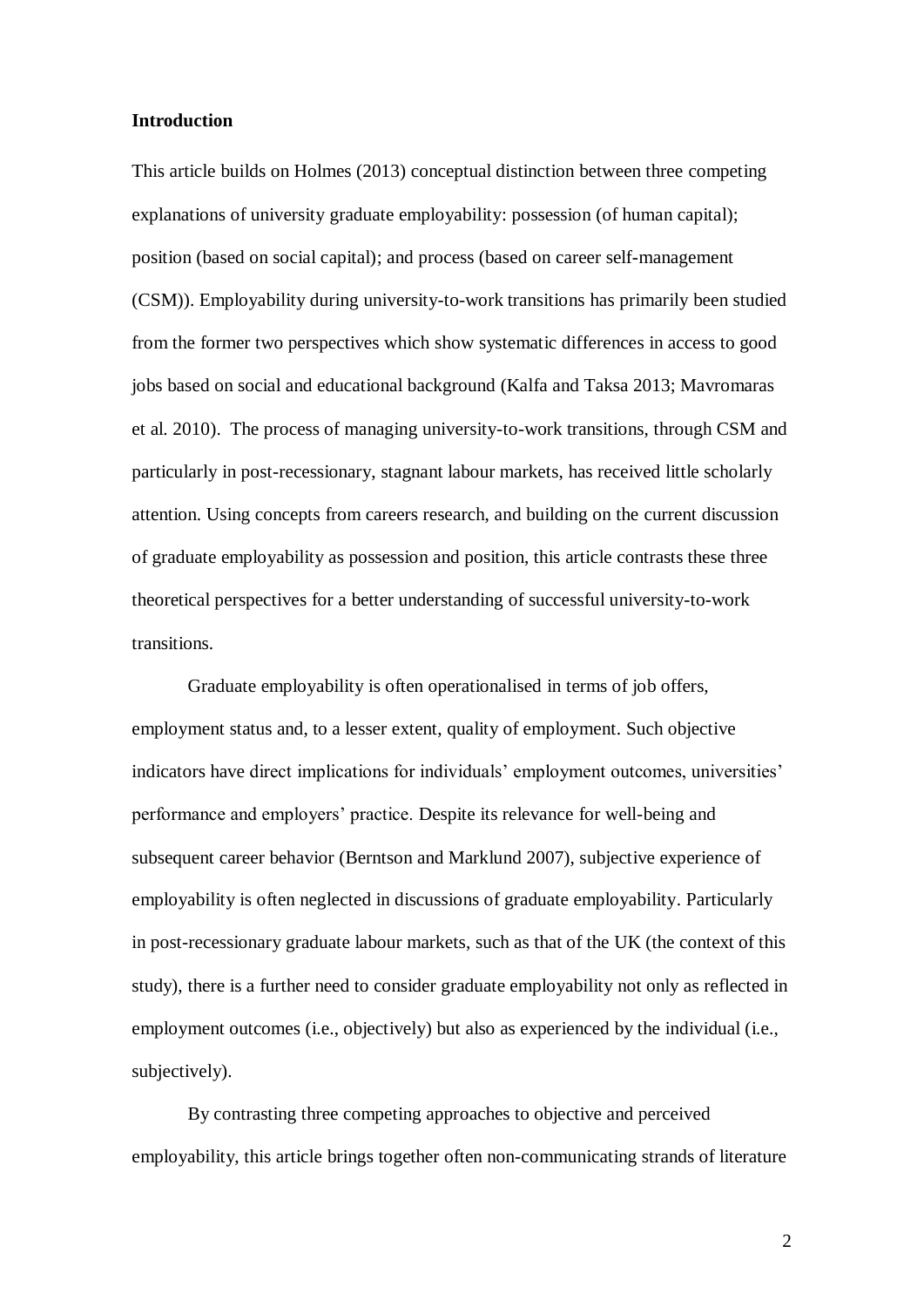(i.e., possession and position views on the one hand, and a process view on the other). One major critique of the dominant possession and position perspectives concerns their rather deterministic practical implications (Holmes 2013). The former implies that education determines graduates' human capital and labour market opportunities while the latter holds that educational and social background reinforces societal stratification and disadvantage. A process view of graduate employability takes into account how graduates manage university-to-work transitions, and focuses more on the interactional nature of educational and employment trajectories. It, therefore, has greater applied relevance for graduates and those involved in enhancing graduate employability.

The paper, first, presents objective and subjective conceptualizations of graduate employability. Hypothesis development is informed by a review of the three theoretical approaches to employability. Using survey data from two cohorts in the UK, the findings show support for process and possession views of employability. Discussion reflects on theoretical and practical implications of these findings.

### **Conceptualising graduate employability**

Defined broadly, employability refers to the individual's capability to obtain and maintain employment (McQuaid and Lindsay 2005). Objective indicators of employability, particularly job offers and employment status, are commonly used by researchers and policy makers (e.g., Cranmer 2006). Employment quality is largely conceptualised as person-job/-organisation fit (e.g., Saks 2006). However, recent discussion of graduate employment outcomes suggests certain aspect of jobs that distinguish high-skilled and non-graduate occupations need to be taken into account in discussions of employability (Okay-Somerville and Scholarios 2013). This includes: opportunity to use skills and initiative, training provision, job security and pay.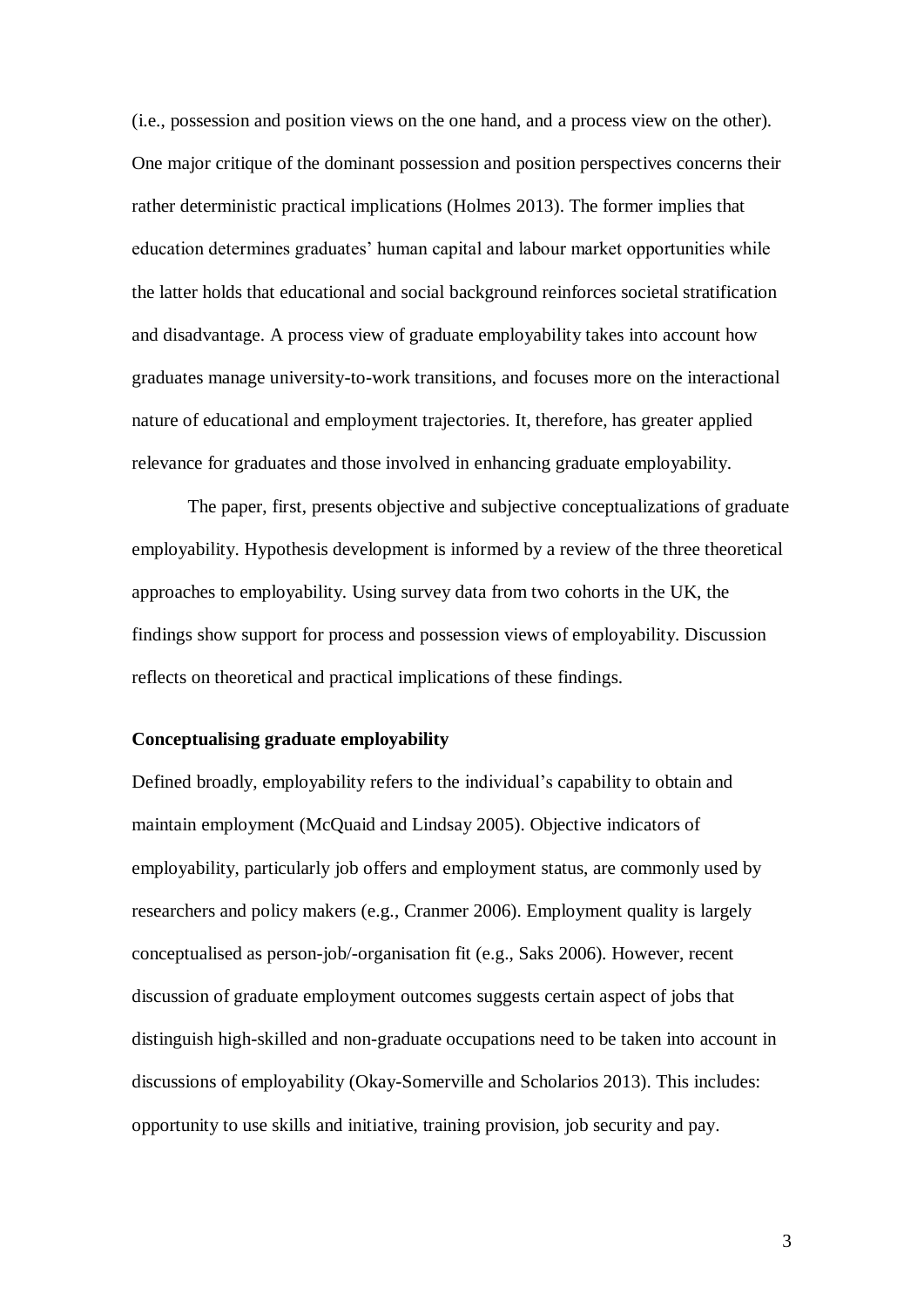Employability research on the wider working population also considers perceived, as well as objective, employability (e.g., Berntson and Marklund 2007). Particularly in turbulent economic times, perceived employability has implications for individuals' well-being through its effect on perceived job insecurity (de Cuyper et al., 2008). Career transitions, even during economic prosperity, necessarily challenge how one understands the world and locates oneself within it. In particular, university-to-work transitions happen at a time when graduates make decisions about the most important things in life while not having much experience in doing so (Feldman 2003). It can be argued, therefore, that perceived employability upon graduation constitutes an important indicator of graduate well-being. For graduate entrants to the labour market internal and external perceptions of employability can be distinguished (Rothwell, Herbert, and Rothwell 2008). The former refers to factors associated with perceptions of knowledge, skills and abilities and job search. The latter is associated with factors outwith the individual's control, e.g., demand for degree subject, prestige of the university and the overall state of the graduate labour market (GLM).

Whether examined objectively or subjectively, it can be argued that the outcome of employability is employment on the individual's part. Difficulty arises in defining 'how' employment is secured and maintained. Recent theorising differentiates between possession, position and process approaches to developing and enhancing graduate employability (Holmes 2013). These are considered next.

#### *Graduate employability as possession*

As a result of their HE experiences, graduates are expected to *possess* certain skills and qualities (e.g., team working and problem solving), referred to as their 'graduateness', which will 'make them employable' (CBI 2009). Some argue, therefore, that the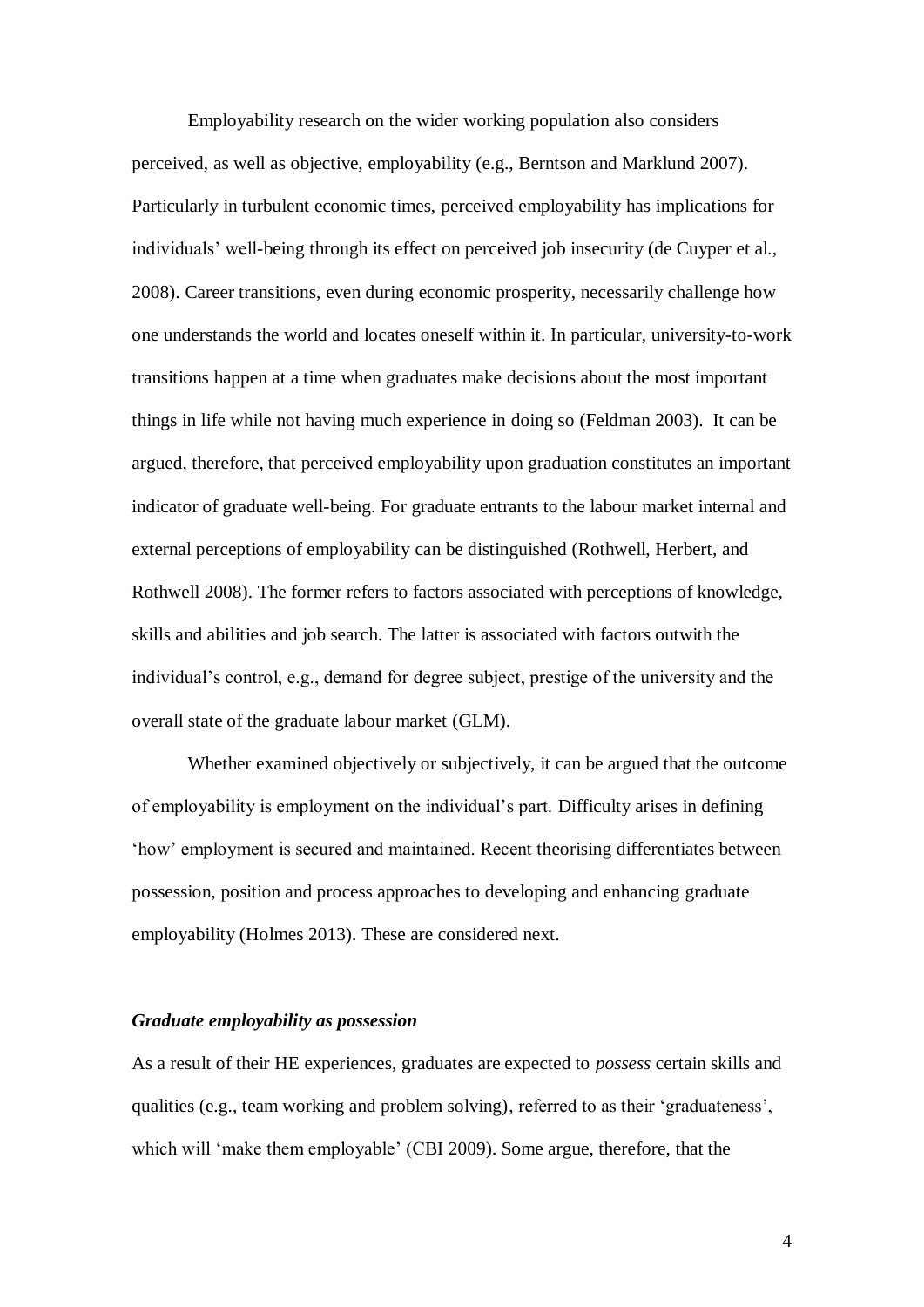variability observed in graduate employment outcomes reflects graduateness skills (Mavromaras et al. 2010): less skilled/able graduates are less employable. Critics caution, however, that 'employability as possession' rhetoric is yet another way of blaming the victim for their predicament, showing that development of 'graduateness' skills does not necessarily guarantee graduate employability (Pirog 2014).

### *Graduate employability as position*

The positional conflict view of graduate employability (Brown 2000) argues that HE expansion reflects credential inflation, where, as the supply of the commodity (credentials) increases at a greater pace than its demand, its value weakens. This view predicts that social elites will make use of their resources to acquire more prestigious credentials, to *position* themselves better in the queue for limited high skilled vacancies, and therefore, to secure their advantage in the competition (Brown, Hesketh, and Williams 2003). In support of this, graduates from working class backgrounds report poorer perceived employability, are more likely to be working in non-graduate occupations and earn significantly less than their middle class counterparts (Kalfa and Taksa 2013).

Social background influences employability both directly and indirectly (Blasko et al. 2002). Direct effects are visible when graduates from disadvantaged backgrounds face more difficulties in the GLM in comparison to others who have similar educational tracks. The indirect effect is argued to be through educational experiences (e.g., type of university and degree class). For instance, in the UK, graduates from disadvantaged backgrounds are less likely to have attended pre-1992 universities or studied nonprofessional degree subjects, and more likely to have attained lower degree classifications in comparison to middle class graduates (Tomlinson 2012). Hence, the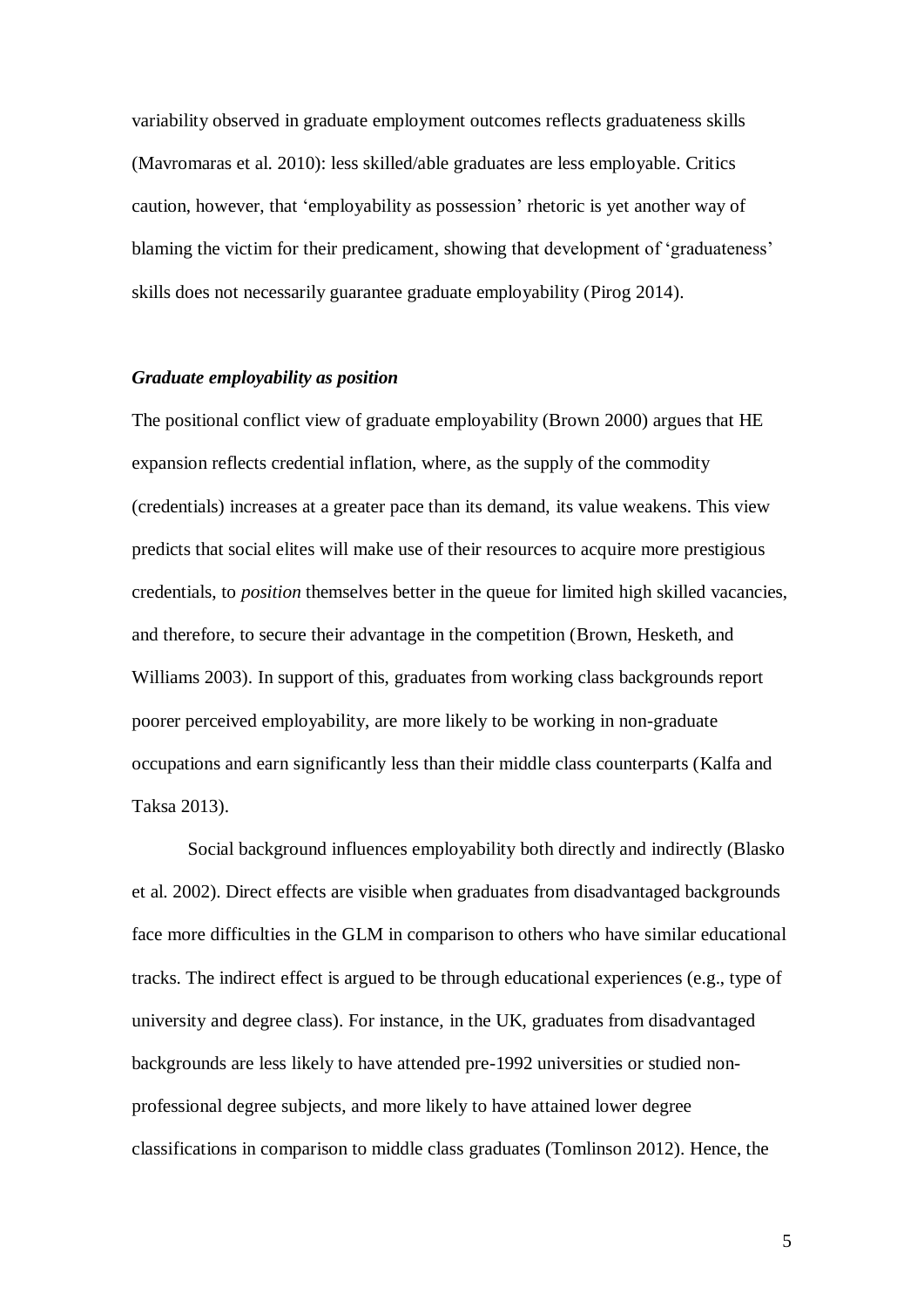impact of social background on graduate employability is argued to be 'institutionalised' (Brown 2004): social background is associated with access to more prestigious educational credentials, and hence possession of employability skills, and reinforced by employers who screen based on a 'hierarchy of universities' (Holmes, 2013, 547).

Evidence from graduate destinations shows systematic differences in access to high-skilled jobs based on educational background: graduates from new universities, who achieved 2:2/lower classifications and from non-professional degree subjects are more likely to be overqualified upon graduation in comparison to those from old universities, who achieved  $2:1/1<sup>st</sup>$  class degrees and from professional subjects.<sup>1</sup> The former also report perceived lack of trust in their educational credentials and personal skills in securing high skilled work (Tomlinson 2008).

#### *Graduate employability as process*

A third perspective to graduate employability suggests that it is developed as a result of a *process* of career self-management (CSM) (e.g., Bridgstock 2009). This points to the role of proactive career behaviours in successfully managing careers, especially in today's turbulent economic times. For example, despite employability discussion in the UK largely revolving around possession and position issues, the Association of Graduate Recruiters recently stated that the major problem in filling vacancies was not graduate quality but the quality of their applications. Such views suggest that employability is associated with how graduates manage university-to-work transitions (Lewis 2014).

The great majority of graduates experience uncertainty upon graduation as they question the role of education for employability (Lairio and Penttinen 2006). For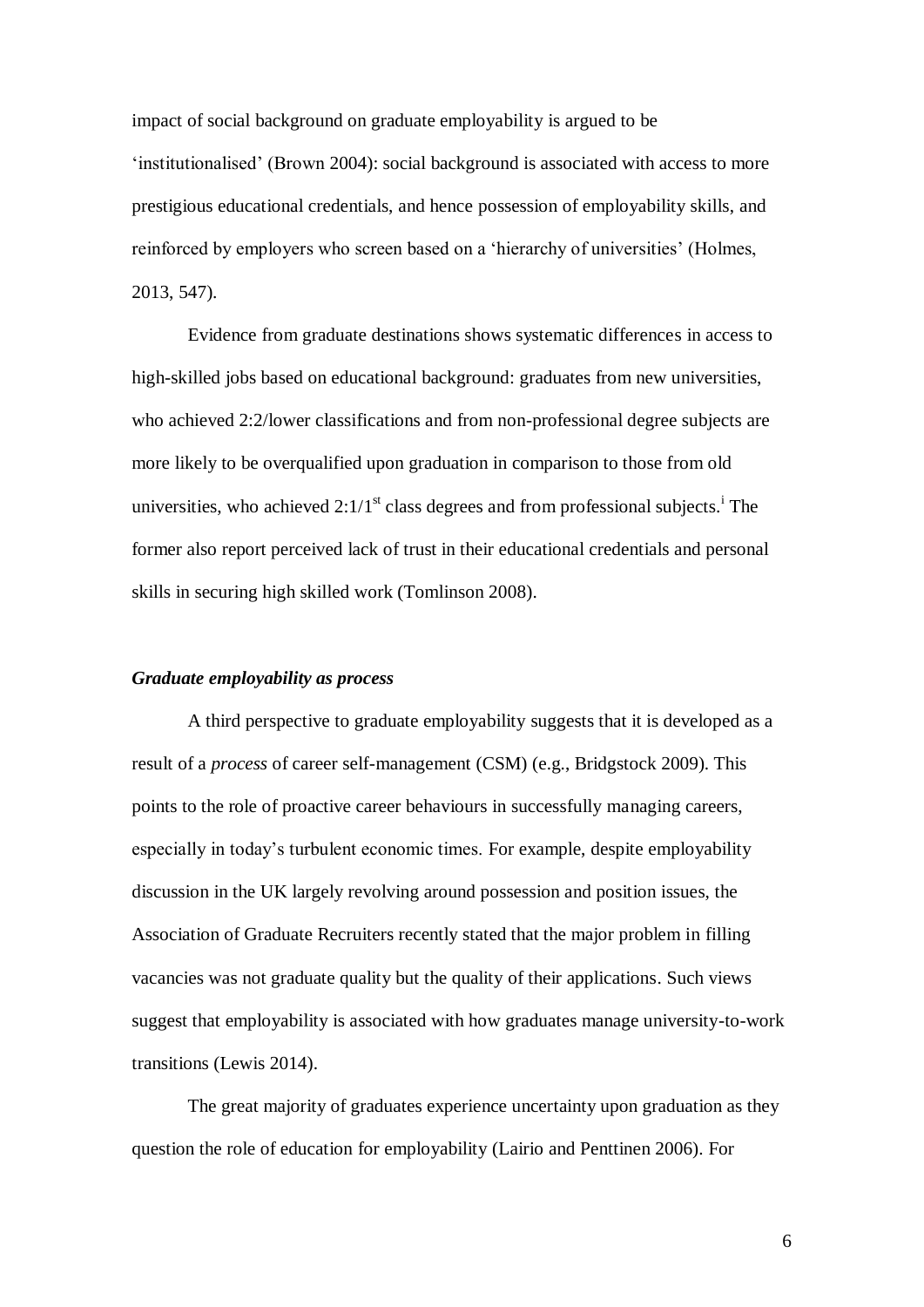overcoming such uncertainty and negotiating labour market barriers, careers research highlights the role of CSM. CSM refers to a process of regular career-related information gathering and planning (Kossek, et al. 1998). It is argued that CSM is crucial in successful university-to-work transitions, as it provides the individual with a realistic preview of their opportunities (Wendlandt and Rochlen 2008).

Particularly for new entrants to the GLM, career exploration, guidance seeking, networking and work experience have commonly been cited as behaviours associated with CSM to position themselves better in the competition for high-skilled vacancies and to influence recruiters' decision-making in their favour (Okay-Somerville and Scholarios 2014). Career exploration sustains the search of information through careerrelated introspection (i.e., self-exploration) and identifying opportunities (i.e., environment exploration) and helps achieve better person-occupation/job fit (Zikic and Klehe 2006). Career exploration, therefore, is one of the markers of career identity and adaptability and an important resource for coping with career transitions (Savickas and Porfeli 2012). For inexperienced new entrants into the GLM, career exploration will be especially important for understanding the work environment and career options as well as shaping their own career self-assessments and job choices, and thereby overcoming career indecision (Van Vienan, Pater, and Preenen 2009). Similarly, career-related guidance seeking fosters adaptability. High guidance seeking individuals engage in more career compromises, experience less career-related distress and more positive career-related outcomes (Creed and Hughes 2013).

Networking involves contacting friends and acquaintances with the aim of receiving career-related advice and job leads. Networking positively impacts the flow of job/vacancy relevant information, enhances social capital, and hence employability (de Janasz and Forret 2007). In fact, networking was cited amongst the most important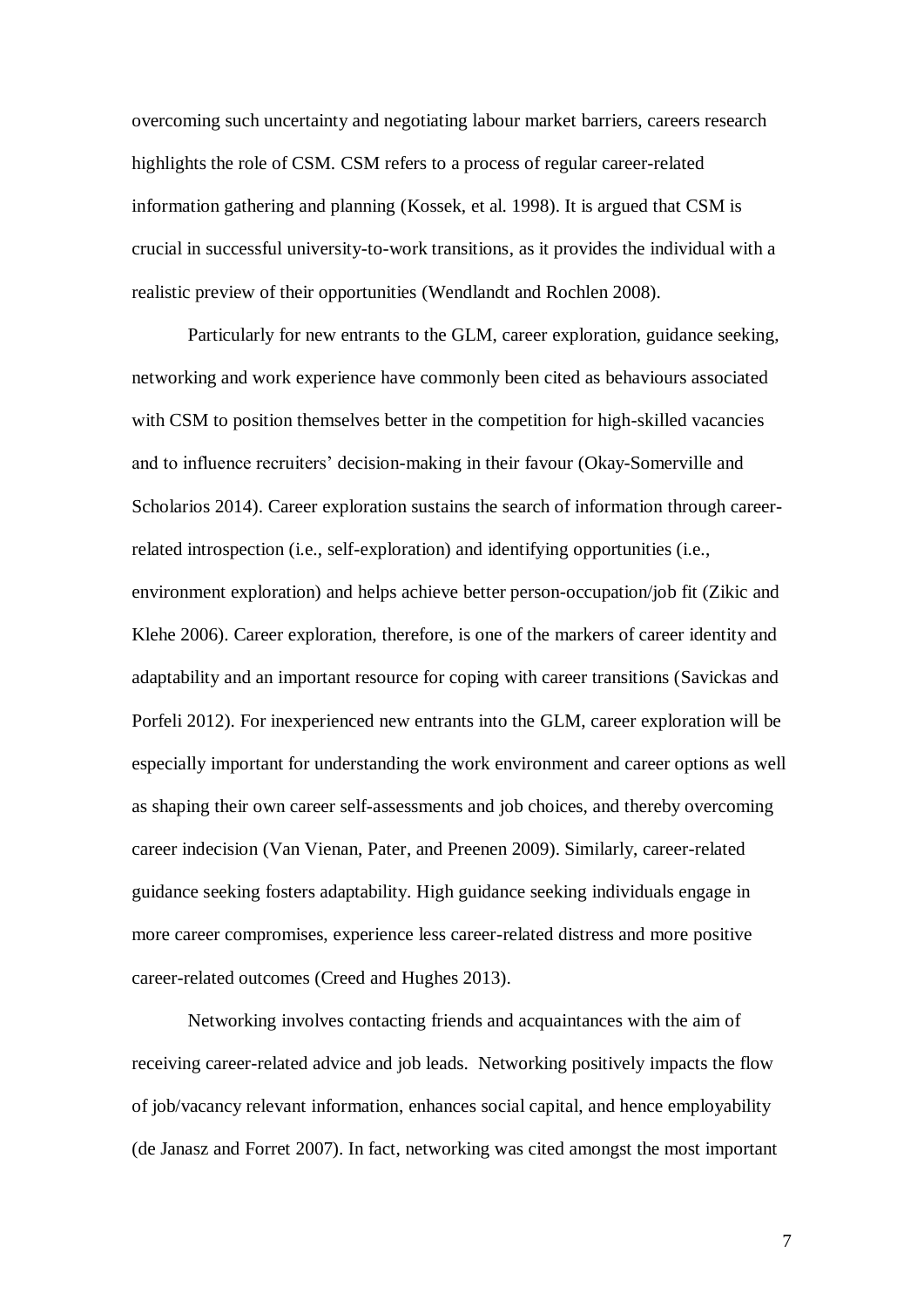methods used by graduates in the UK in securing the first job after graduation (Brennan et al. 2001).

Work experience is argued to increase human capital (via hands on experience), social capital (via professional network development), and career identity and adaptability by providing a realistic preview of working life and its requirements. Although the evidence is mixed (e.g., Wilton 2012), work experience is shown to be positively related to graduates' employment outcomes (Mason, Williams, and Cranmer 2009).

### **Research hypotheses**

In this article, we examine the evidence for each of the three perspectives of graduate employability and, specifically, for the effects of social background and access to educational and employment opportunities. Our first set of hypotheses examines the role of educational and social background in shaping objective and subjective employability and hence considers evidence for the positional view of employability. This perspective holds that possession of a degree, and its assumed provision of graduateness skills, is inadequate for predicting employability which is, rather, determined by social background. Social background not only is directly related to employability, but also indirectly plays a role by shaping access to educational credentials. These findings suggest the following hypotheses:

*Hypothesis 1 (H1):* Middle class graduates will report more favourable objective and subjective employability upon graduation, in comparison to working class graduates.

*Hypothesis 2 (H2):* Graduates from old UK universities, with  $2:1/1<sup>st</sup>$  class degrees and from professional degree subjects are more likely to report higher objective and perceived employability in comparison to those from new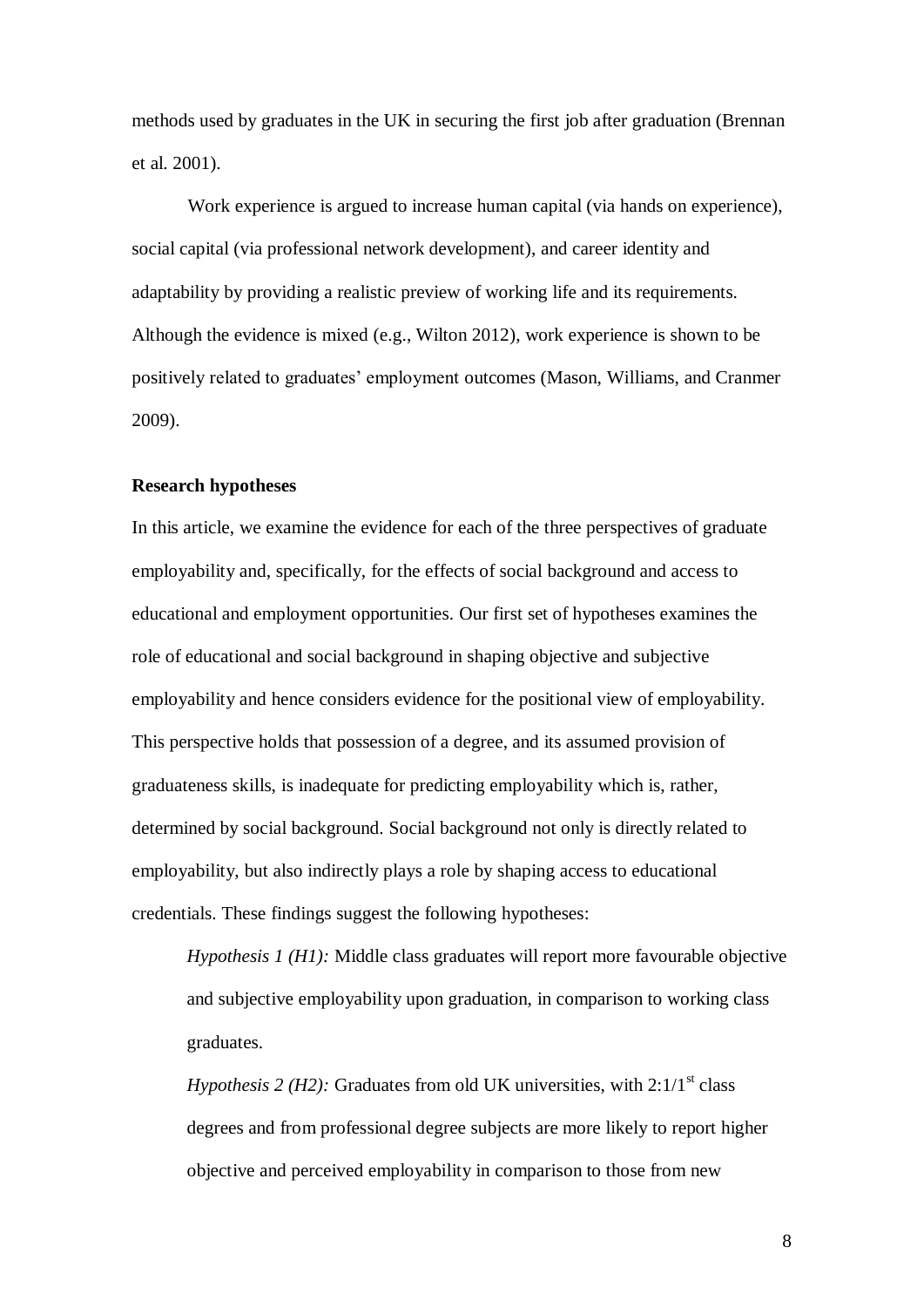universities, with 2:2/lower classifications and from non-professional degree subjects.

*Hypothesis 3 (H3):* Educational credentials will account for part of the variability in objective and subjective employability due to social background.

Beyond the positional perspective, the employability literature also almost unequivocally predicts and demonstrates a positive link between CSM and employability. We also expect CSM to account for some variability in employability due to educational credentials. At the start of graduate careers, opportunities to engage in CSM are shown to be constrained by educational background (Okay-Somerville and Scholarios 2014). For instance, graduates from older UK universities enjoy the benefits of employers' 'milk round' attention where they can explore career opportunities and possibly network. Similarly, graduates from professional degree courses are generally socialised into career opportunities in their fields, while this is a rarity for those from non-professional degree courses as career routes are less visible for the latter (Scholarios, Lockyer, and Johnson 2003). This suggests the following hypotheses about the relationships between CSM, education and employability.

*Hypothesis 4 (H4):* Career self-management (career exploration, guidance seeking, networking, and work experience) will be positively related to objective and subjective employability.

*Hypothesis 5 (H5):* Career self-management will account for part of the variability in objective and subjective employability due to educational background.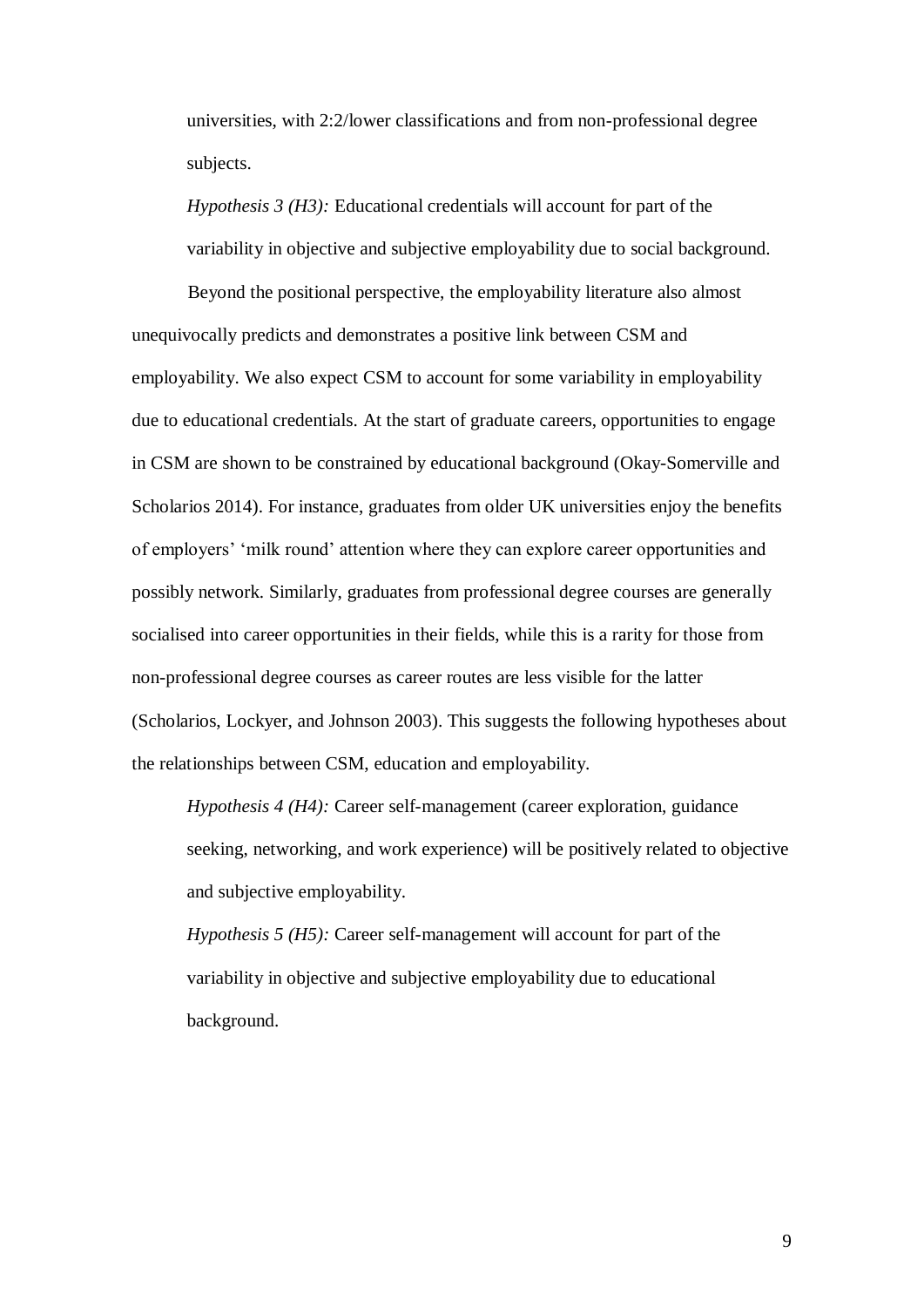### **Method**

### *Sample*

A survey instrument was administered to two cohorts of graduates (2009 and 2010) in the UK. Pre-pilot  $(N=5)$  and pilot  $(N=30)$  testing were conducted to determine the accuracy, and reliability and validity of the survey, respectively. The list of universities obtained from the Universities and Colleges Admission Service (UCAS) website (http://www.ucas.com) was used as the sampling frame. Several methods were used to recruit participants including contacting university alumni and careers services, heads of departments and universities' social networks (e.g., Facebook) for announcement of the survey. Overall, 27 per cent of responses were gathered via alumni service announcements and a further 21 per cent from careers service announcements. A total of 433 volunteered responses were received. Those who did not plan to start work immediately after graduation were excluded from the analyses. This resulted in a final sample size of 293 participants (60% female; mean age=23, SD=3 years; 26% from new universities; 42% non-professional degree graduates (e.g., social sciences); and 70% had  $1<sup>st</sup>/2:1$  degree) (see Endnote for UK degree classifications).

### *Measures*

*Social background.* Two dichotomous variables were used: parent education (0=neither parent holds a university degree, 1=at least one parent holds a university degree) and parent occupation (0=both parents in low or intermediate-skilled occupations, 1=at least one parent in high-skilled occupation). A score of 1 on either measure was taken to reflect middle class participants.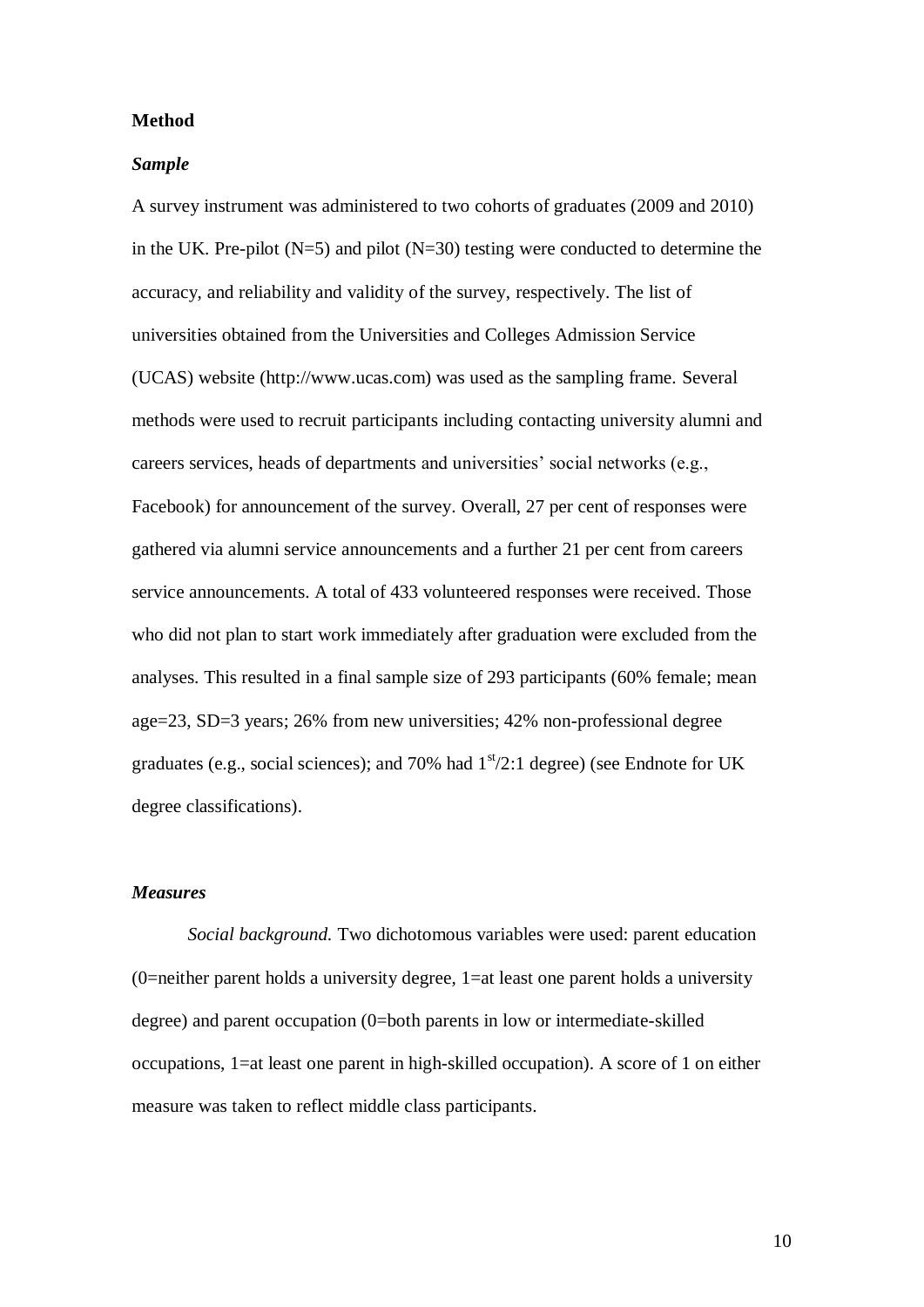*Educational background.* University type (0=old university, 1=new university); degree class achievement  $(0=1<sup>st</sup>/2:1, 1=2:2$  or lower); and degree subject (0=professional subject (e.g., engineering), 1=non-professional subject (e.g., humanities)) were all measured as dichotomous items.

*Work experience* was measured using one dichotomous item: "do you have work experience relevant for your degree subject?" (0=no, 1=yes). Dichotomous, rather than continuous, measurement was appropriate as the variability of work experience duration is likely to be limited for this sample of fresh university graduates.

*Career exploration* was measured using the environment- (six items; e.g., 'investigated career possibilities'; Cronbach alpha reliability coefficient  $(\alpha)$ =.86) and self-exploration (five items; e.g., 'focused my thoughts on me as a person';  $\alpha = 88$ ) subscales of the Career Exploration Scale (Stumpf, Colarelli, & Hartman, 1983). Respondents were asked to think over the last six months and indicate the extent to which they have engaged in each of the behaviours on a 5-point Likert scale (1=never, 5=very frequently).

*Guidance seeking* was measured by asking whether the participant received any guidance in making career decisions (1) or not (0), then six options were presented to select as appropriate: careers advisors, academic advisors, professional contacts in the graduate's academic field, other professional contacts, parents and friends. A total guidance score was computed ( $\alpha$ =.70).

*Networking.* Wanberg, Kanfer and Banas' (2000) 8-item Networking Comfort Scale was used (5-point scale, 1=strongly disagree, 5=strongly agree, e.g., "I am comfortable asking my friends for advice regarding my job search";  $\alpha$ =.81).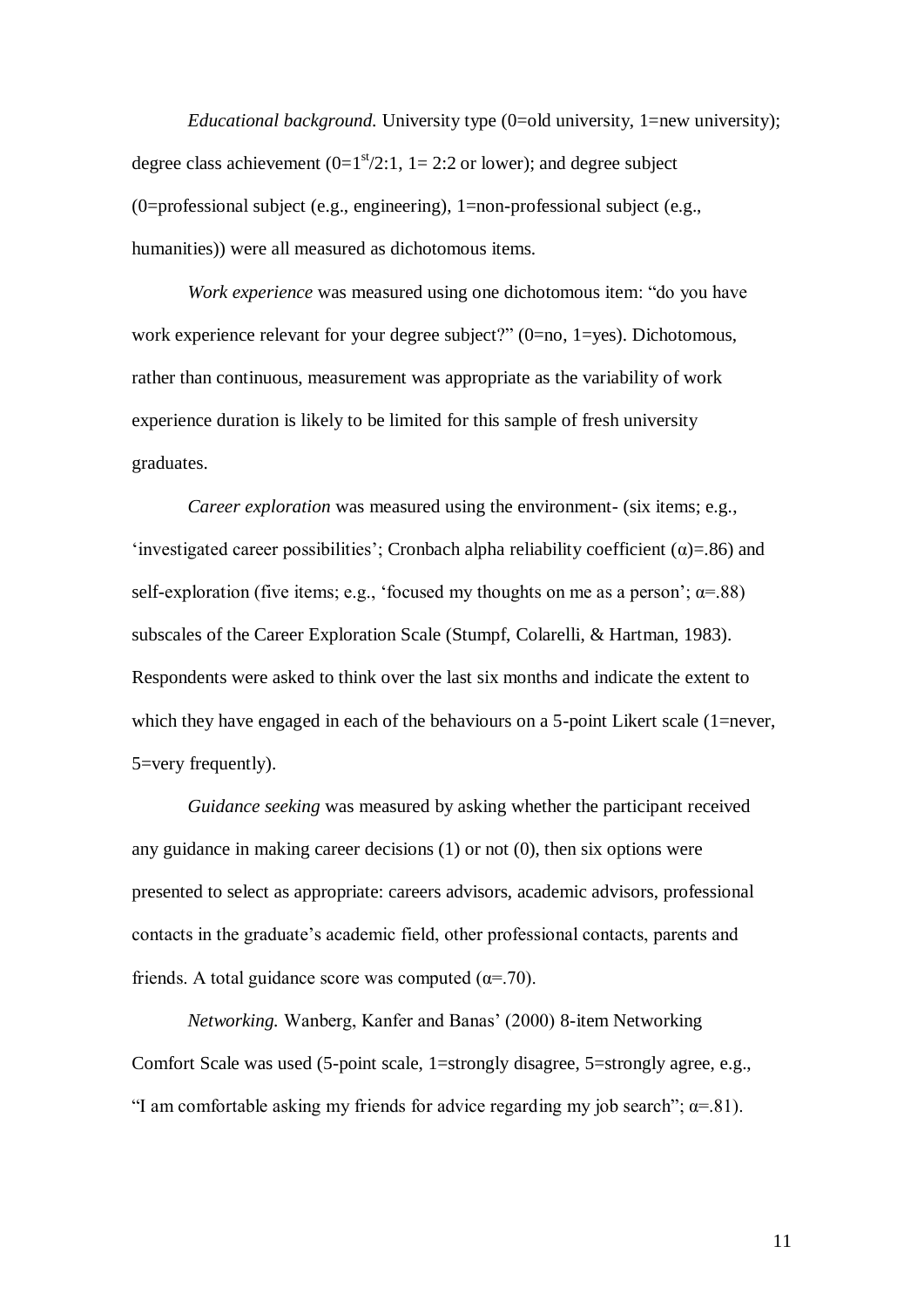*Perceived internal and external employability.* Rothwell, Herbert and Rothwell's (2007) self-perceived employability scale for university students was used (16 items; 5-point scale 1=strongly disagree, 5=strongly agree). Perceived internal employability was measured using six items (e.g., 'The skills and abilities that I possess are what employers are looking for';  $\alpha = 73$ ). Perceived external employability was measured using ten items (e.g., 'Employers are eager to employ graduates from my university';  $\alpha = .86$ ).

*Objective employability.* This was measured with three items: (a) job offer (whether the participant received at least one job offer  $(0=no, 1=yes)$ ), (b) employment status (whether they have accepted the job offer  $(0=no, 1=yes)$ ), and  $(c)$  a composite measure of employment quality (for those who were in employment (N=239), six items asking whether the job provides opportunity to use skills, initiative, training and development, job security, and variety in job content and good pay; each dichotomous items (0=no, 1=yes);  $\alpha$ =.89).

*Control variables* included: age, sex (0=female, 1=male), term-time part-time work (0=no, 1=yes), cohort (1=2009, 2=2010), survey announcement (1=announced via university channels, e.g., careers and alumni, 0=via social networks or friend referral) and time elapsed between respondents' graduation and completion of the survey. At the time of the survey, on average, participants were 2.5 months into their 'graduate lives'.

## *Analyses*

Hierarchical regression analyses for each indicator of employability were conducted. For job offer and employment status this was in the form of a series of logistic regressions and for the remainder of indicators of employability multiple linear regressions were conducted. Control variables were entered in Step 1, followed by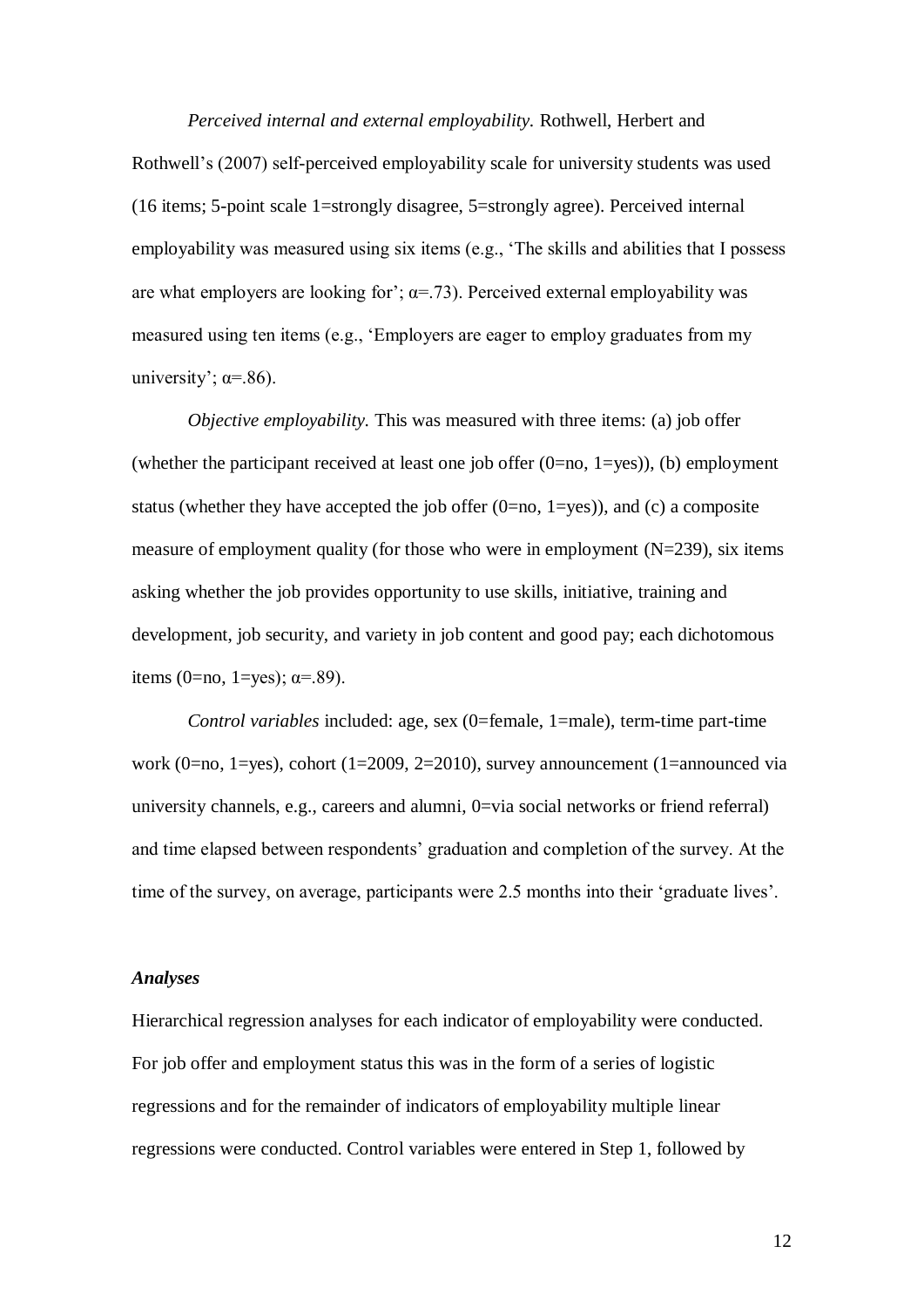social background (Step 2; *H1*), educational credentials (Step 3; *H2*), and CSM variables (Step 4; *H4*). Variance explained due to educational background (*H3*) and CSM (*H5*) was informed by comparing the variance explained in each step with the previous  $(\Delta R^2)$ .

### **Findings**

Table 1 presents the means, standard deviations, and bivariate correlations between study variables. This shows that social background has no effect on any indicator of employability. Graduating from new universities  $(r=-1.19, p<0.05)$  or from nonprofessional degree subjects ( $r=-.22$ ,  $p<-.05$ ) were negatively related to external employability perceptions. The latter was also negatively associated with employment quality ( $r=-.15$ ,  $p<-.05$ ). Degree classification was found to be negatively associated with internal employability perceptions ( $r=-14$ ,  $p<-0.05$ ) and employment status ( $r=-14$ , p<.05). All CSM variables except for work experience were positively associated with internal perceived employability and all CSM variables but work experience and selfexploration were positively associated with external perceived employability. Guidance seeking and networking were positively associated with all indicators of objective employability. Furthermore, environmental exploration was positively correlated with employment quality.

#### [Table 1 here]

Tables 2 and 3 report multiple regression analyses predicting objective and subjective employability. This shows that social background has no significant direct effect on any indicator of employability. Graduates from non-professional degree subjects reported poorer employment quality ( $\beta = -0.31$ , p<.05) and perceived external employability ( $\beta = -0.24$ , p<0.05) in comparison to professional degree graduates.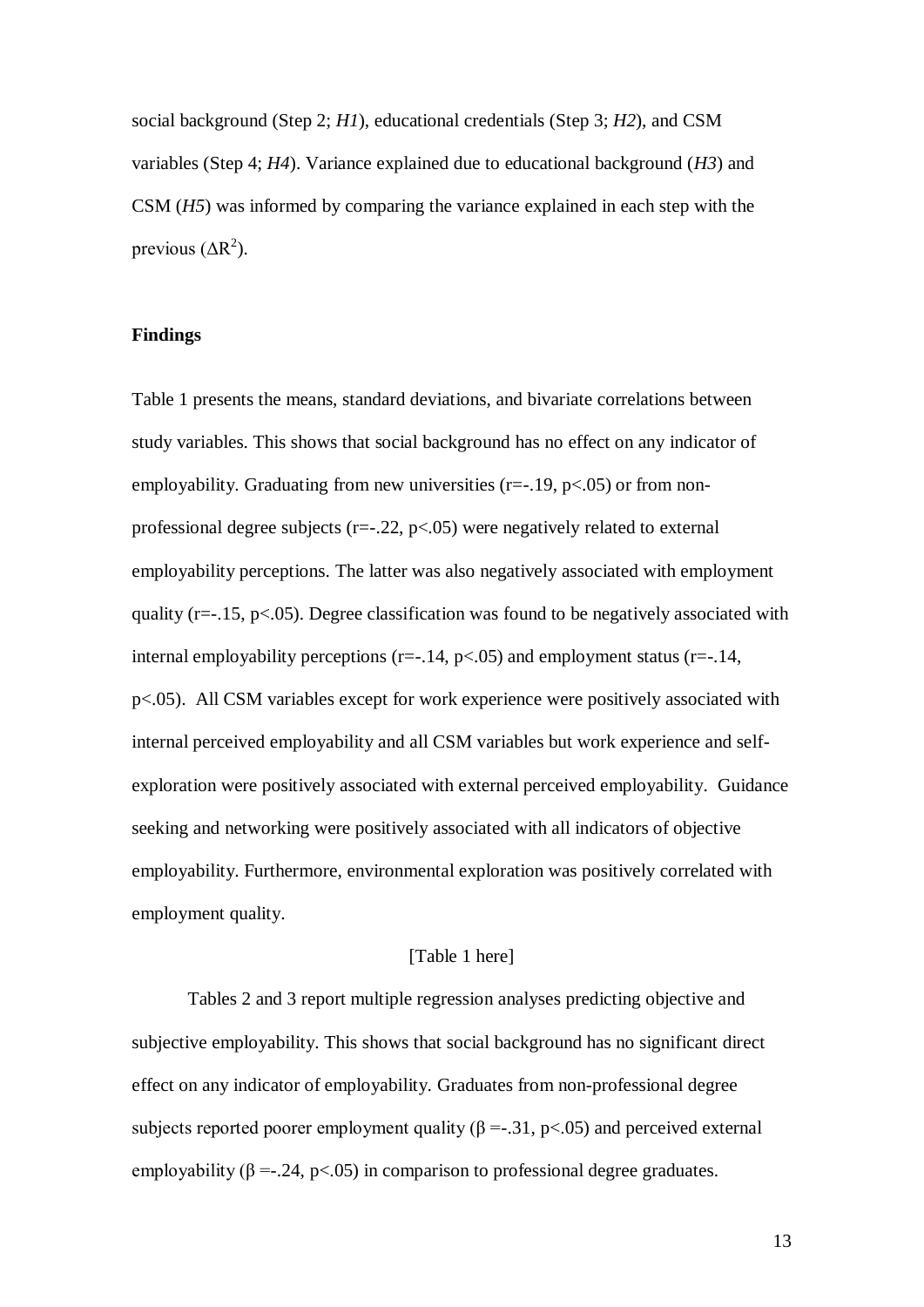Graduates from new universities reported lower perceived external employability ( $\beta$ = .24, p<.05). Having graduated with a 2:2/lower degree classification was negatively associated with all indicators of employability, but perceived external employability. Moreover, the findings show that educational credentials explained greater variance on all measures of employability than did social background. However, judging by the overall model fit ( $\Delta \gamma$ 2 for job offer and employment status and  $\Delta F$  for employment quality and perceived internal and external employability) this effect was only significant for employment quality and perceived internal and external employability. These findings provide no support for *H1* but partial support for *H2* and *H3*.

# [Table 2 and 3 here]

Examining the effects of CSM on employability, networking increases the likelihood of receiving job offers ( $\beta = 1.99$ , p<.05) and being in employment ( $\beta = 1.94$ , p<.05). Employment quality and perceived external employability are positively associated with environment exploration and guidance seeking. Moreover, environment exploration is also positively associated with perceived internal employability ( $\beta = 28$ , p<.05). This provides partial support for *H4.* Judging by the overall model fit, in support of *H5,* CSM variables explain significant variance over and above that by social and educational background on all indicators of employability. This effect was highest for perceived internal employability ( $\Delta R^2$ =.16) followed by employment status ( $\triangle$ Nagelkerke $R^2$ =.15), job offer ( $\triangle$ Nagelkerke $R^2$ =.08), and employment quality and perceived external employability (both  $\Delta R^2 = 0.06$ ).

### **Discussion**

With the aim of understanding the predictors of graduate employability during university-to-work transitions, this research examined three competing approaches to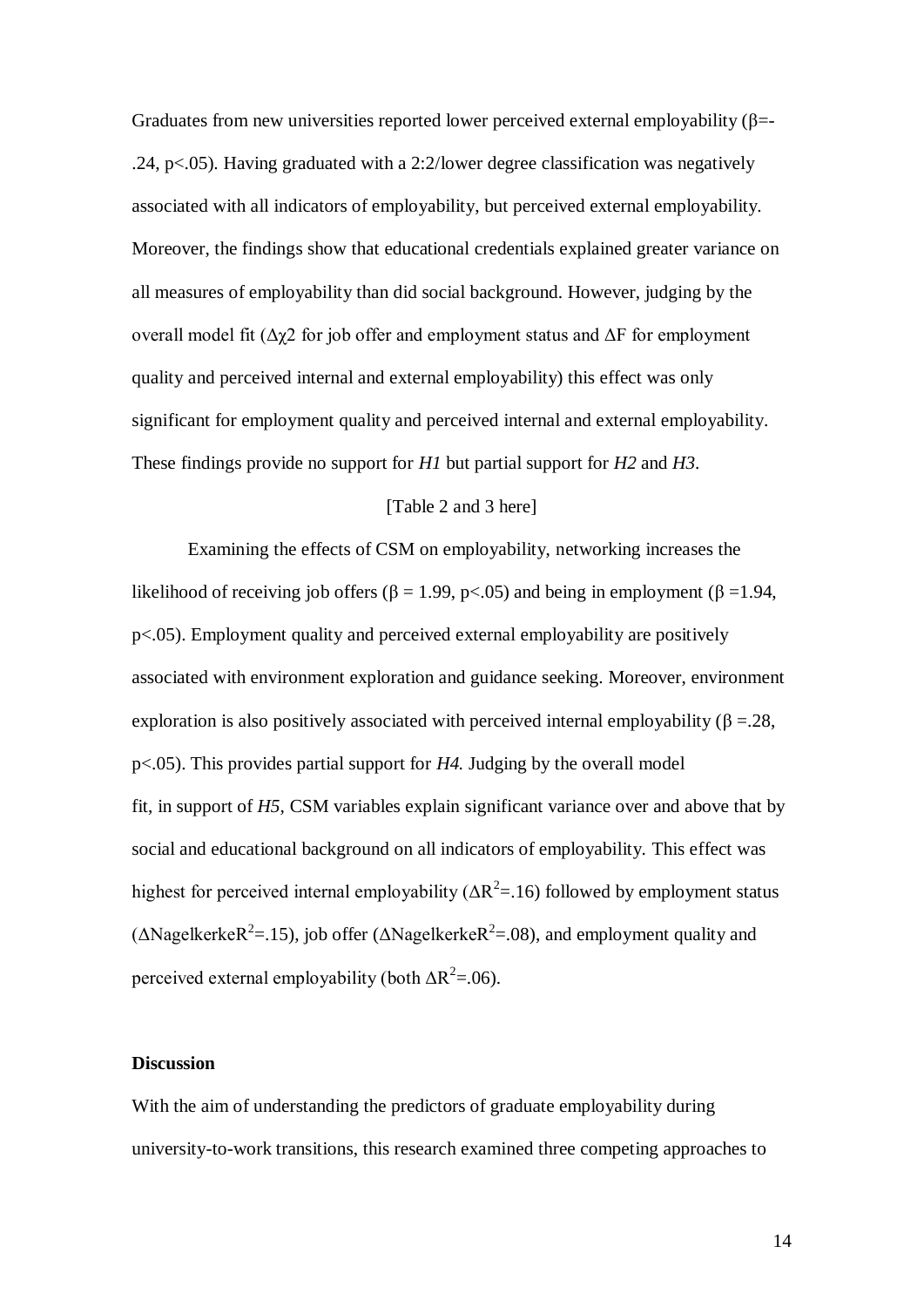employability: possession (of human capital); position (based on social background); and process (of CSM). Social background had no direct impact on graduate employability (*H1*). Educational background, in particular degree classification, had a significant influence over and above social background on employment quality, and perceived internal and external employability (*H2* and *H3)*. Among the CSM variables included in this analysis, networking, environmental exploration and guidance seeking were positively associated with different indicators of employability (*H4*). Inclusion of CSM variables significantly improved model fit and explained variance over and above that of social and educational background on all indicators of employability (*H5*). Overall, the results support a process view of graduate employability that is developed through engaging in CSM. To the extent that educational credentials can be used as proxies of human capital, there is also some support for the possession view.

#### *Theoretical implications*

Two primary contributions emerge for understanding graduate employability during university-to-work transitions. Firstly, there is support for greater theorising graduate employability as enhanced through CSM (Bridgstock, 2009), and hence, from a process view (Holmes, 2013). Secondly, the study emphasises a need to discuss graduate employability and its predictors both objectively (as reflected in labour market outcomes) and subjectively (as perceived by individuals).

Findings show incremental effect of CSM on all indicators of graduate employability, particularly for perceived internal employability and employment status. This is in line with the recent emphasis on agency for enhancing employability (de Vos and Soens, 2008). The study suggests that proactive career behaviours meaningfully explain objective and subjective employability. More specifically, for job offers and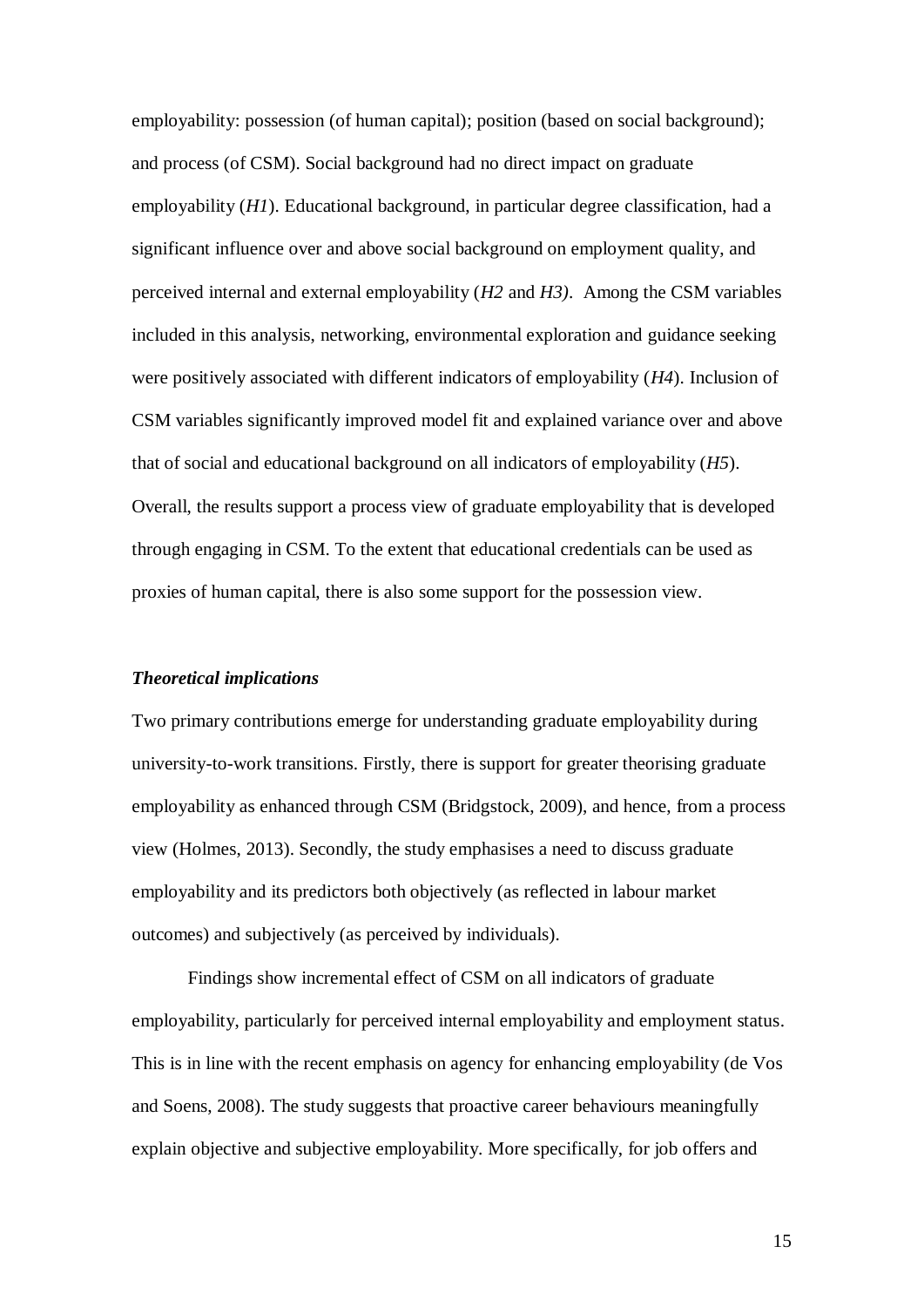employment status, the findings show importance of more social/relational aspects of job search, i.e., networking and guidance seeking. Moreover, environment exploration, but not self-exploration, was found to be positively associated with employment quality and perceived internal and external employability. These findings show the importance of CSM for navigating the increasingly fragmented post-recession GLM for successful university-to-work transitions.

We find that two aspects of CSM measured in this study - self-exploration and work experience - did not predict any indicator of employability. It can be speculated here that both may have more distal/indirect effects on employability. Table 1, for instance, shows that graduates from new universities  $(r=.16, p<.05)$  and with poor degree classification ( $r=16$ ,  $p<.05$ ) are more likely to engage in self-exploration, which is positively associated with perceived internal employability  $(r=17, p<0.06)$ . These educational credentials were also found to play a significant role, particularly on perceived employability. Speculatively, it could be argued that self-exploration may lead some to question their employability (Zikic and Klehe 2006), particularly if they have less prestigious educational credentials.

Lack of significant associations between work experience and employability is contradictory to mainstream employability research and policy. Yet, recent research also questioned the direct relationship between work experience in early career and employment outcomes during university-to-work transitions (e.g., Wilton 2012). Bivariate correlations in Table 1 show that work experience is positively associated with self-exploration ( $r = 0.24$ ,  $p < 0.05$ ) and guidance seeking ( $r = 0.16$ ,  $p < 0.05$ ). Work experience may enhance graduate employability indirectly by fostering more proactive career behaviours.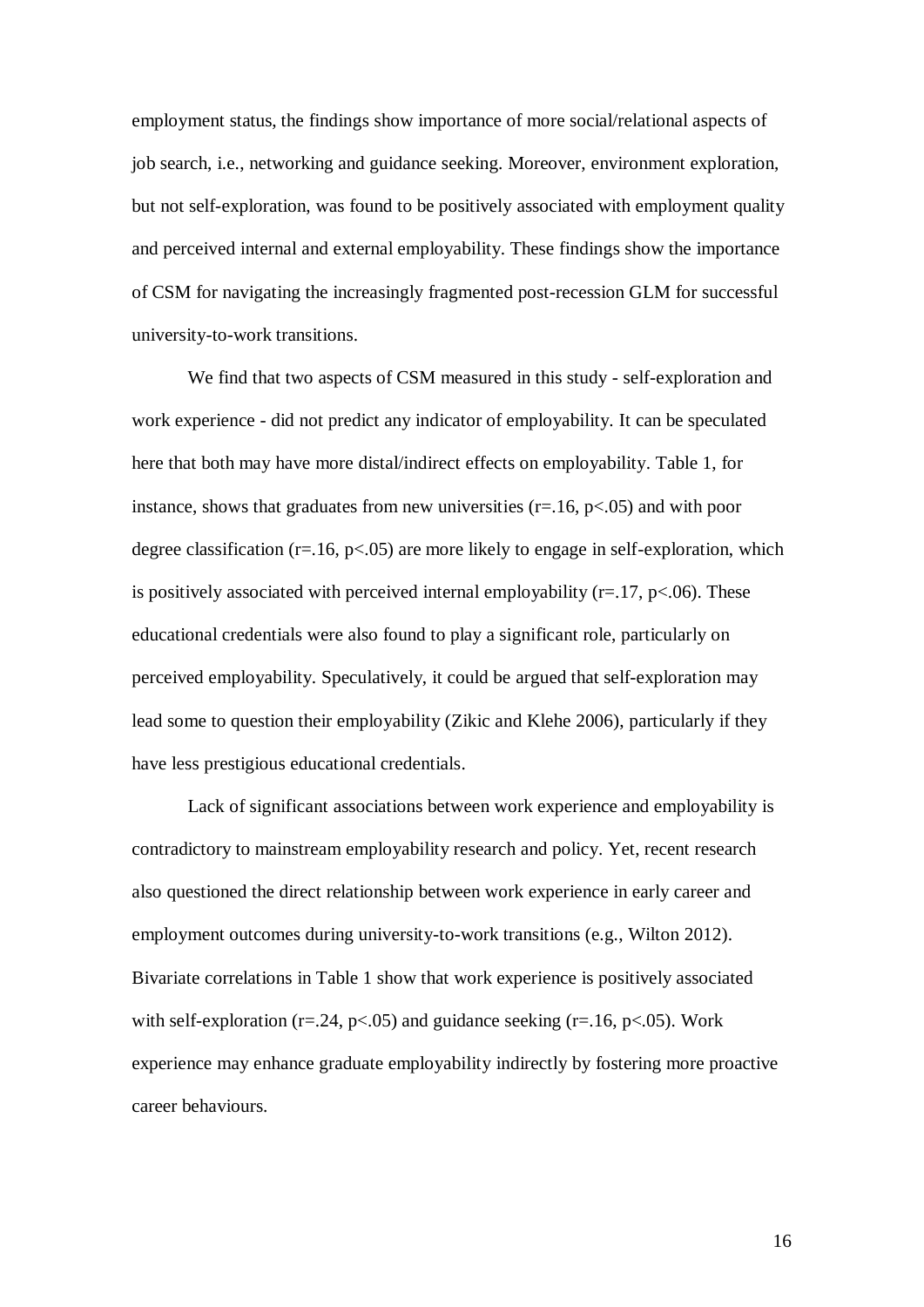Although incremental validity was less than 10 per cent where significant, the findings also support the possession view of employability, where possession of knowledge, skills and abilities are signalled through educational credentials. Particularly degree classification was found to have an impact on all indicators of employability, except perceived external employability. Degree classification is widely used as a screening tool by recruiters and as a proxy for human capital by researchers (Green and Zhu 2010). Similarly, results show that type of university impacts perceived external employability. Old universities are argued to attract the more able students and provide them with higher quality education, and their graduates are thus perceived to be more capable than those from new universities (Chevalier and Conlon 2010). Finally, the findings show that graduates from non-professional degree courses report poorer employment quality and external employability perceptions. This may be explained by observing the structure of occupations: non-professional degree graduates face a more uncertain GLM where career options are not necessarily visible upon graduation and often such an understanding develops with some experience (Okay-Somerville & Scholarios 2014). Overall, the findings point to the constraining role of educational credentials (i.e., possessions) for some and an enabling role for others, depending on the value of credentials in the GLM.

Our findings show no support for a position view of employability. Conceptually, this may be explained by the argument that the effect of social background on graduate employability is hidden and institutionalised. However, bivariate correlations in Table 1 do not show such clear associations between social and educational background. In this study, we operationalized social background as parental occupation and education. Future research may choose to focus on the individual's perception of his/her social class.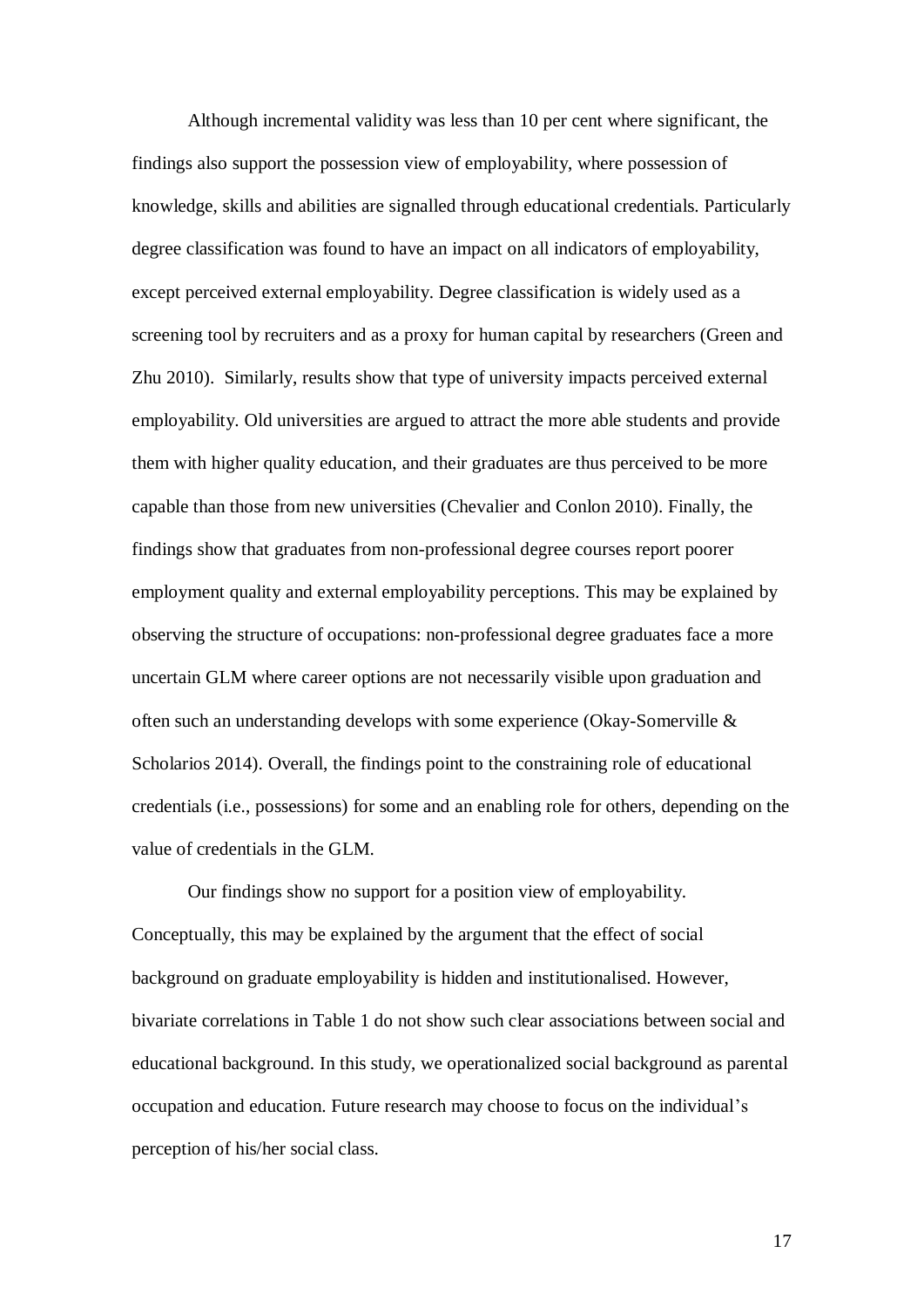Overall, the findings provide support for a process and, to a lesser extent, possession view of graduate employability. This emphasises proactive career management to influence gatekeepers' decision-making, as well as favouring more prestigious educational credentials. For understanding graduate employability this calls for multidisciplinary collaborations by proponents of these perspectives.

A second contribution of the study is its treatment of graduate employability not only in relation to job offers and employment status but one that also includes quality of employment and subjective experience of employability. This allows a fine-grained understanding of graduate employability by highlighting commonalities and differences among predictors of various indicators of employability. For instance, while CSM was found to provide incremental variance across all indicators of employability, it can be argued that this is most important for employment status (15%) and perceived internal employability (16%). Findings, further, show that social and educational background do not explain any incremental variance over and above control variables in job offers and employment status, the two commonly used indicators of employability. This suggests that CSM is even more important for these two indicators of employability. The study therefore highlights the importance of incorporating the process view into the graduate employability debate, while also acknowledging relative impact of educational credentials and CSM on different indicators of employability.

While not having a direct impact on objective measures of employability, degree subject and university type significantly effect perception of external employability. Such lack of confidence in one's qualifications may potentially act as a self-fulfilling prophecy, constraining CSM during university-to-work transitions. Graduates may perceive proactive behaviours as futile in securing high-skilled work (Okay-Somerville and Scholarios 2014). Hence, quality of employment and perceived employability, and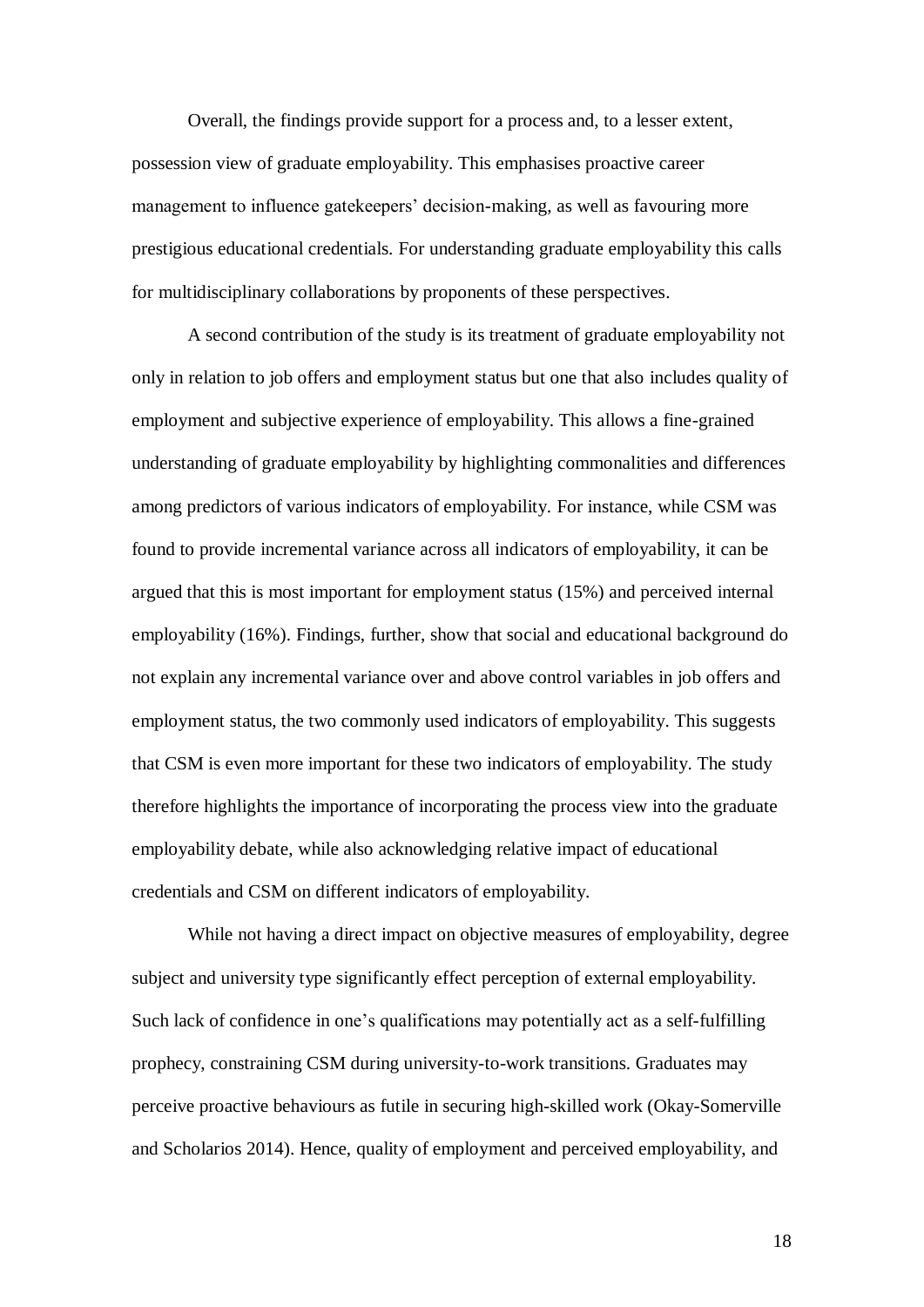the relationships between these concepts, may be more meaningful outcomes of university-to-work transitions as these have been shown to be associated with selfesteem and graduates' future career attitudes.

## *Practical implications*

There is no doubt that proactive career behaviours play a critical role in the 'new' career. Our findings also support this for university-to-work transitions. Increasing oversupply of graduates in the GLM implies that some graduates will necessarily be unemployed or underemployed, at least in early careers. Proactive career behaviours are therefore essential for locating opportunities and influencing gatekeepers. Using data from 2009 and 2010, at the height of the economic recession, the study shows that in today's turbulent labour markets career-relevant behaviours influence objective and subjective employability over and above social and educational background.

For those involved in career counselling, the findings suggest that students/graduates should be encouraged to engage in proactive career management. More importantly, the results propose that this kind of support, particularly through networking and guidance seeking, is most beneficial for the more meaningful outcomes of university-to-work transitions: employment quality and perceived employability. Students/graduates may be encouraged towards more interaction with professionals in their field, e.g., alumni. The results also suggest environmental exploration, e.g., attending careers fairs or visiting graduate recruitment websites, as a possible option for such CSM.

These practical implications for graduate CSM may inadvertently blame the victim for their predicament. It is not our intention to suggest that a considerable proportion of graduates in the UK are overqualified upon graduation because they do not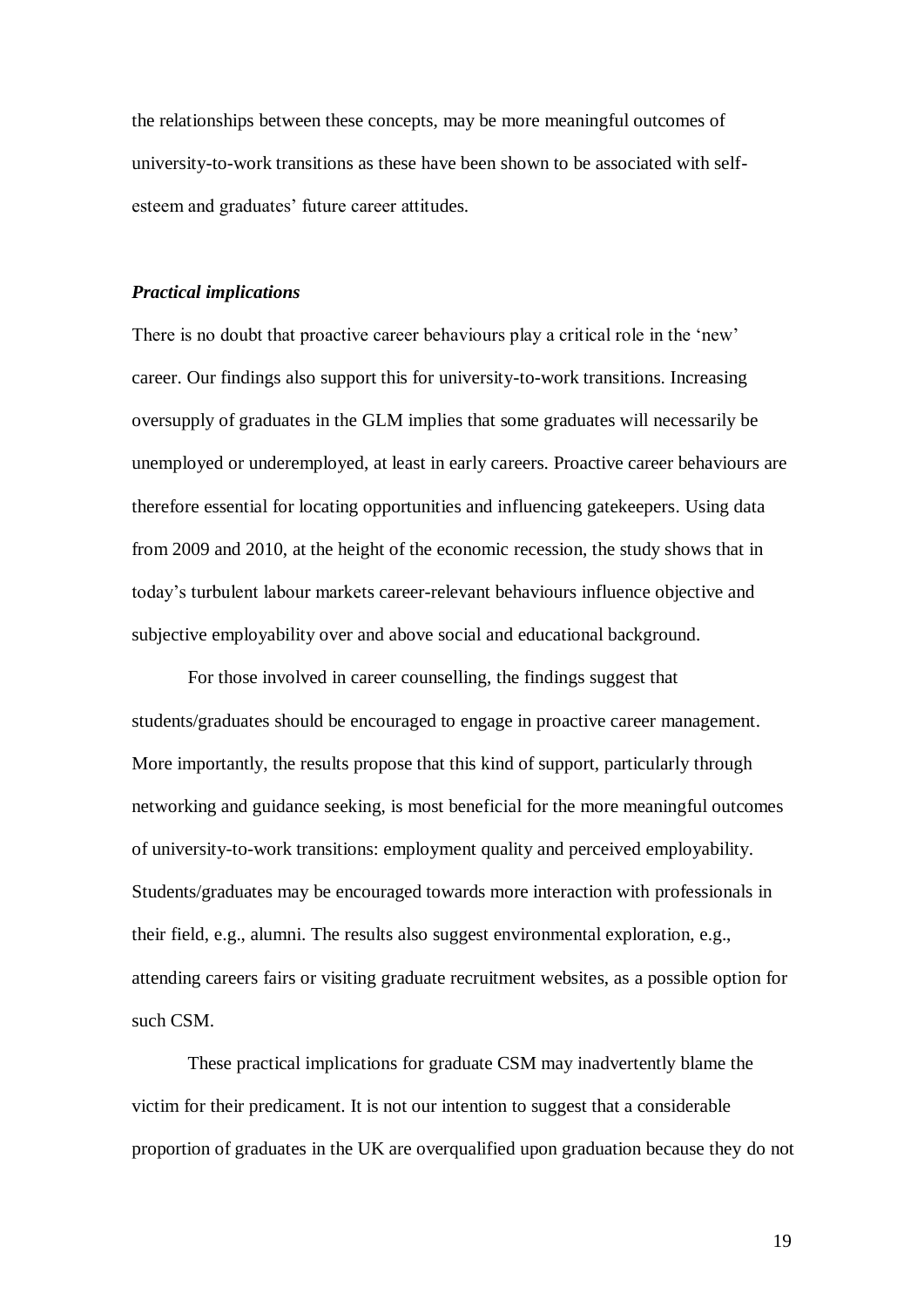proactively manage their careers. In fact, considering the mismatch of supply and demand for graduate skills in the UK GLM the findings indirectly point to interventions geared towards generating more favourable employment opportunities on the demand side, e.g., through efficient skills utilisation.

The impact of environmental exploration and social aspects of CSM on the more meaningful outcomes of university-to-work transitions suggests that employers may contribute to graduate employability making opportunities more visible for candidates. Considering that a significant proportion of graduates now start work life in intermediate-skilled work which traditionally did not employ graduates (Abel, Deitz and Su 2014), these 'new graduate employers' may be encouraged to engage with applicants more closely, e.g., through university open days. Particularly significant is the finding that graduates from non-professional degree subjects are more likely to be in poorer quality jobs and perceive their GLM opportunities as less favourable than professional degree graduates. This shows the importance of making career opportunities more visible to candidates.

A further implication of these findings concerns skills policy in the UK. The study points to the complexities of graduate employability. This recommends a move away from operationalizing graduate employability as employment status six months after graduation, as measured in the graduate destinations surveys. The study shows that this is a rather simplistic approach to graduate employability and more meaningful measures would include employment quality and perceived employability. Although there are signs of change, UK skills policy still bears a supply-side focus, placing the primary responsibility for employability on graduates and universities. While our findings highlighting the role of CSM support such emphasis, findings concerning a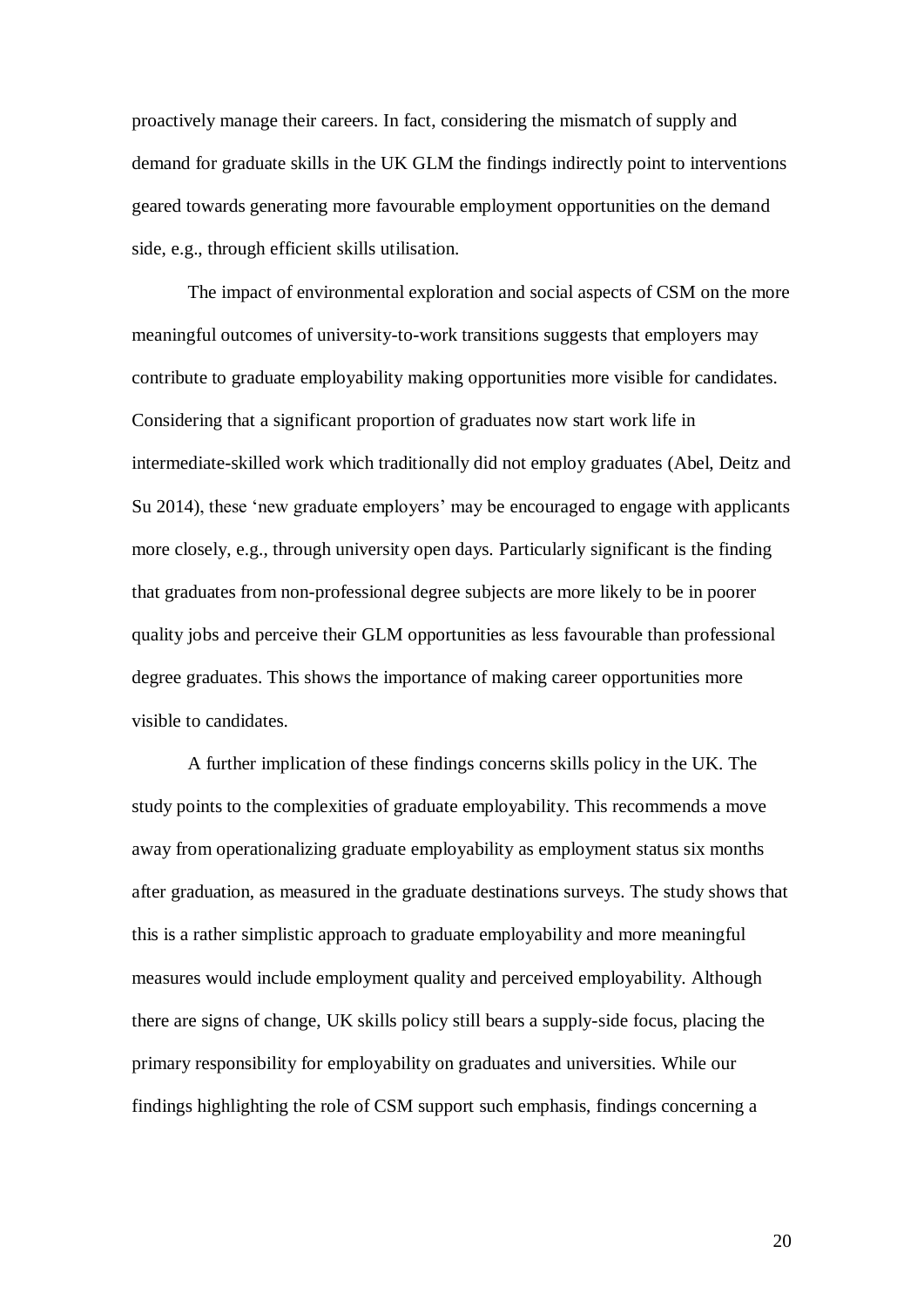differentiating role based on educational credentials suggest that the demand-side should receive more attention in policy discourse.

## *Limitations and future research*

The study has two major limitations that warrant caution in interpreting findings and need to be addressed in future research. Firstly, its cross-sectional and self-report design limits the confidence with which we can infer causality among study variables. The findings highlight a process view of graduate employability. In order to capture this, participants were asked to reflect over the last few months of their career. Future research should seek to operationalize the process of CSM in longitudinal designs, possibly following students in the final year of university into early careers. Such designs may help clarify some of the speculative suggestions that arose from this research, e.g., the distal role of self-exploration on employability.

A second limitation concerns the use of multiple sampling strategies and the nature of the sample. The sample limitations were largely due to the upcoming Destinations Survey administered by the Higher Education Statistical Agency (HESA) in the UK, which takes place six months after graduations. Alumni and careers services were reluctant to announce the survey, as this may cause survey fatigue. Difficulty of access to the sample resulted in rather small sample sizes for the two cohorts. Future research should aim for better collaborations with university representatives and relevant institutions (e.g. HESA). In addition, the voluntary nature of participation in the survey may have disproportionately attracted graduates who were already more active in the labour market. Given that our focus was only on those who were active, and that the sample comprised an even distribution between those who had and had not received job offers or were already in employment (Table 1), the sampling approach will have had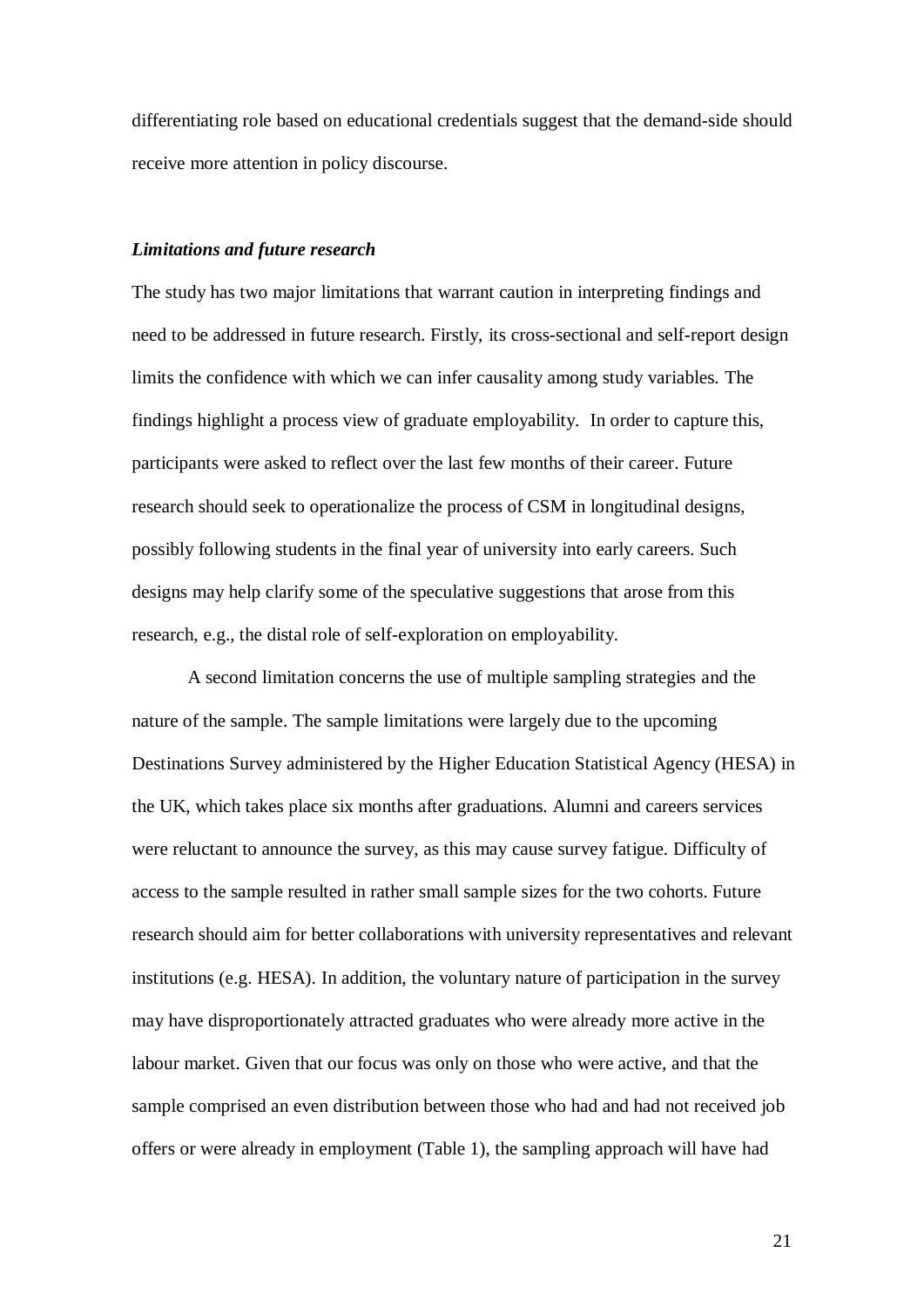minimal impact on the representativeness of the sample for the purposes of this analysis. Moreover, the sample characteristics largely mirrored that of the population as reported by the Higher Education Statistics Agency (HESA) for the two cohorts, particularly on the distribution of sex, degree course completed and class of qualification achieved (www.hesa.ac.uk).

### **Conclusion**

In understanding graduate employability during university-to-work transitions, this study built on the prevalent position and possession views of graduate employability and contrasted these with a process view. The findings support process and, to a lesser extent, possession views of graduate employability. This highlights the importance of proactive career self-management, in particular through environment exploration, guidance seeking and networking, for almost all indicators of employability. Moreover, educational credentials meaningfully contributed to employment quality and perceived employability. In particular, degree classification was negatively associated with almost all measures of employability.

The study highlights a need to consider graduate employability in broader terms, incorporating multi-disciplinary approaches as reflected in possession, position and process views. Considering the uncertainty in today's post-recession GLMs worldwide, using data from two cohorts that graduated during the economic recession, the study highlights the role of exploring job/career-relevant opportunities as well as that of relational aspects of career management, i.e., networking and guidance seeking. Practically, this recommends a role for graduates/universities but also employers and policy-makers in engagement for career decision-making.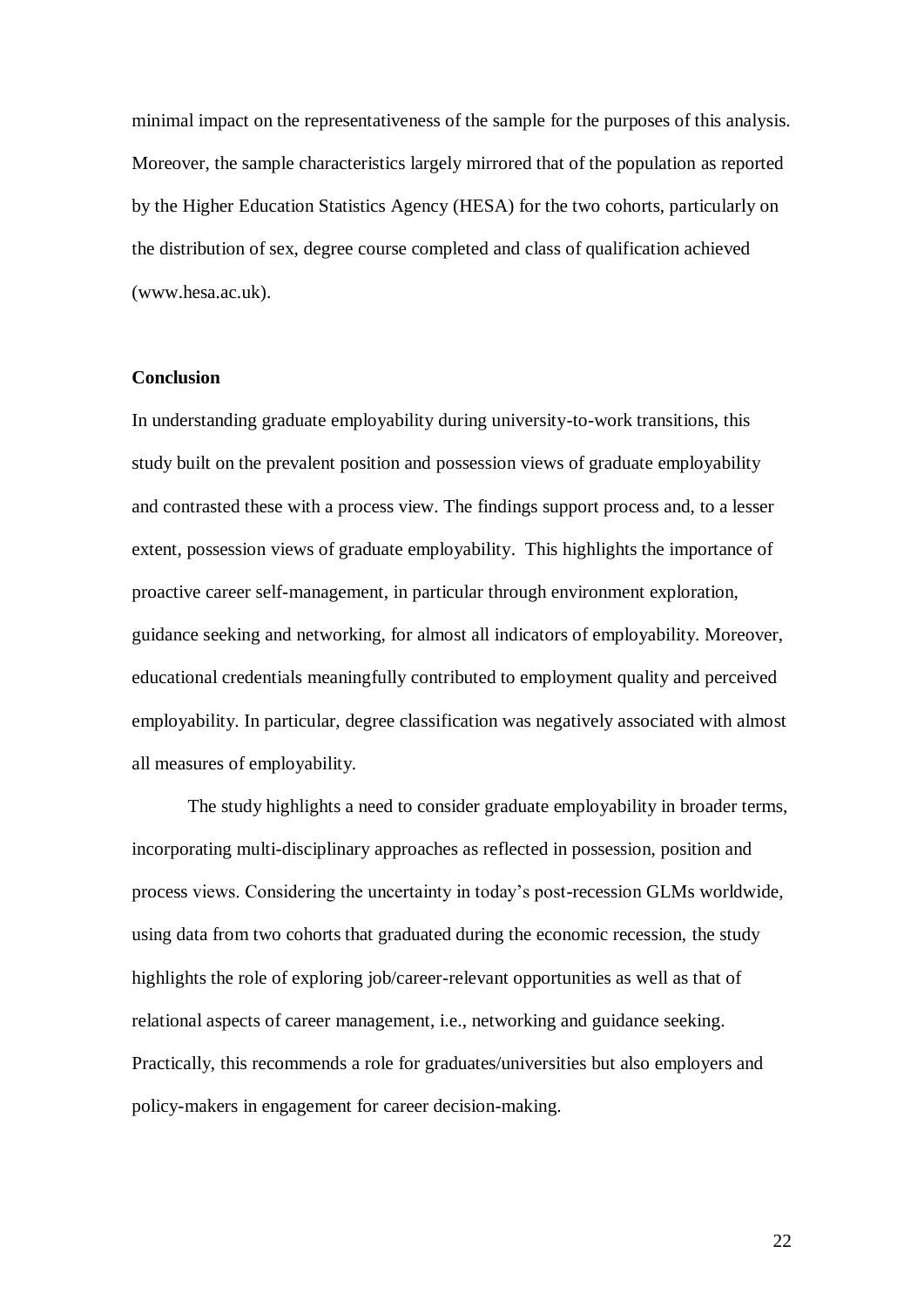Using multiple indicators of graduate employability, the study questions the utility of simplistic measures, e.g., employment status. This also implies skills policy recommendations, which considers the complexities of graduate employability, particularly taking into account quality of employment and perceived employability.

Overall, the study shows that both agentic (proactive career management) and structural (educational credentials) factors contribute to graduate employability. Accordingly, we recommend more proactive behaviours on the supply side (i.e., students/graduates and universities) but also more enabling/engaging behaviours on the demand/policy side.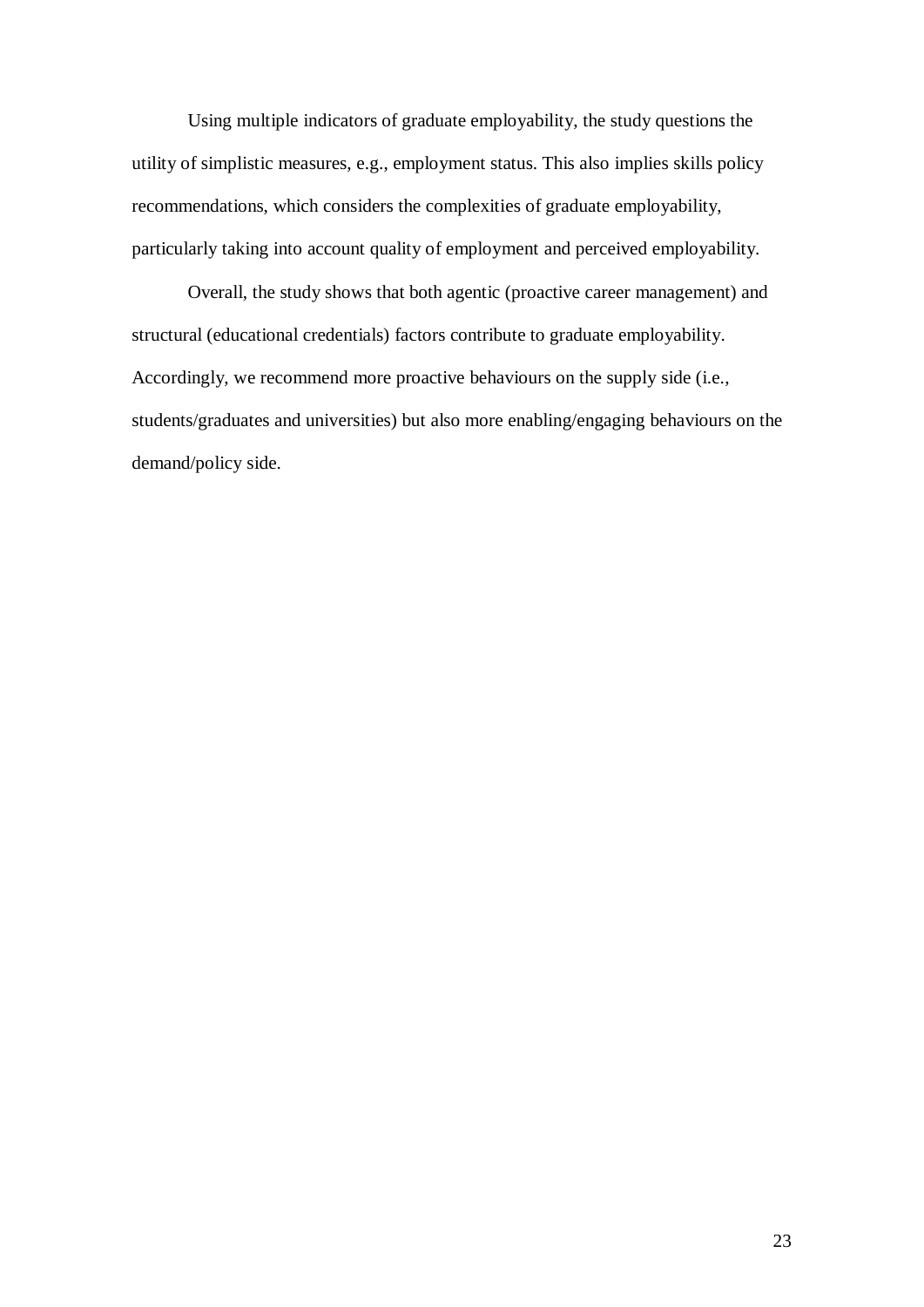### **References**

- Abel, Jaison R., Richard Deitz, and Yagin Su 2014. "Are Recent College Graduates Finding Good Jobs?." *Current Issues in Economics and Finance*, 20(1). Available at SSRN: [http://ssrn.com/abstract=2378472.](http://ssrn.com/abstract=2378472)
- Berntson, Erik and Staffan Marklund. 2007. "The Relationship between Perceived Employability and Subsequent Health." *Work & Stress* 21(3):279-292.
- Blasko, Zsuzsa, John Brennan, Brenda Little, and Tarla Shah. 2002. "Access to what: Analysis of Factors Determining Graduate Employability." London: HEFCE.
- Brennan, John, Brenda Johnston, Brenda Little, Tarla Shah, and Alan Woodley. 2001. *The Employment of UK Graduates: Comparisons with Europe and Japan* Higher Education Funding Council for England.
- Bridgstock, Ruth. 2009. "The Graduate Attributes we've Overlooked: Enhancing Graduate Employability through Career Management Skills." *Higher Education Research & Development* 28(1):31-44.
- Brown, Phillip. 2000. "The Globalisation of Positional Competition?" *Sociology* 34(4):633-653.
- Brown, Phillip and Anthony Hesketh. 2004. *The Mismanagement of Talent: Employability and Jobs in the Knowledge Economy* Oxford University Press.
- Brown, Phillip, Anthony Hesketh, and SARA WILIAMS. 2003. "Employability in a Knowledge-Driven Economy." *Journal of Education and Work* 16(2):107-126.
- CBI. 2009. "Future Fit: Preparing Graduates for the World of Work." London: CBI.
- Chevalier, Arnaud and Gavan Conlon. 2003. "Does it Pay to Attend a Prestigious University?" London: Centre for the Economics of Education.
- Cranmer, Sue. 2006. "Enhancing Graduate Employability: Best Intentions and Mixed Outcomes." *Studies in Higher Education* 31(2):169-184.
- Creed, Peter A. and Trinette Hughes. 2013. "Career Development Strategies as Moderators between Career Compromise and Career Outcomes in Emerging Adults." *Journal of Career Development* 40(2):146-163.
- Cuyper, Nele De, Claudia Bernhard‐Oettel, Erik Berntson, Hans De Witte, and Barbara Alarco. 2008. "Employability and Employees' Well‐Being: Mediation by Job Insecurity1." *Applied Psychology* 57(3):488-509.
- de Janasz, Suzanne C. and Monica L. Forret. 2007. "Learning the Art of Networking: A Critical Skill for Enhancing Social Capital and Career Success." *Journal of Management Education* 32(5):629-650.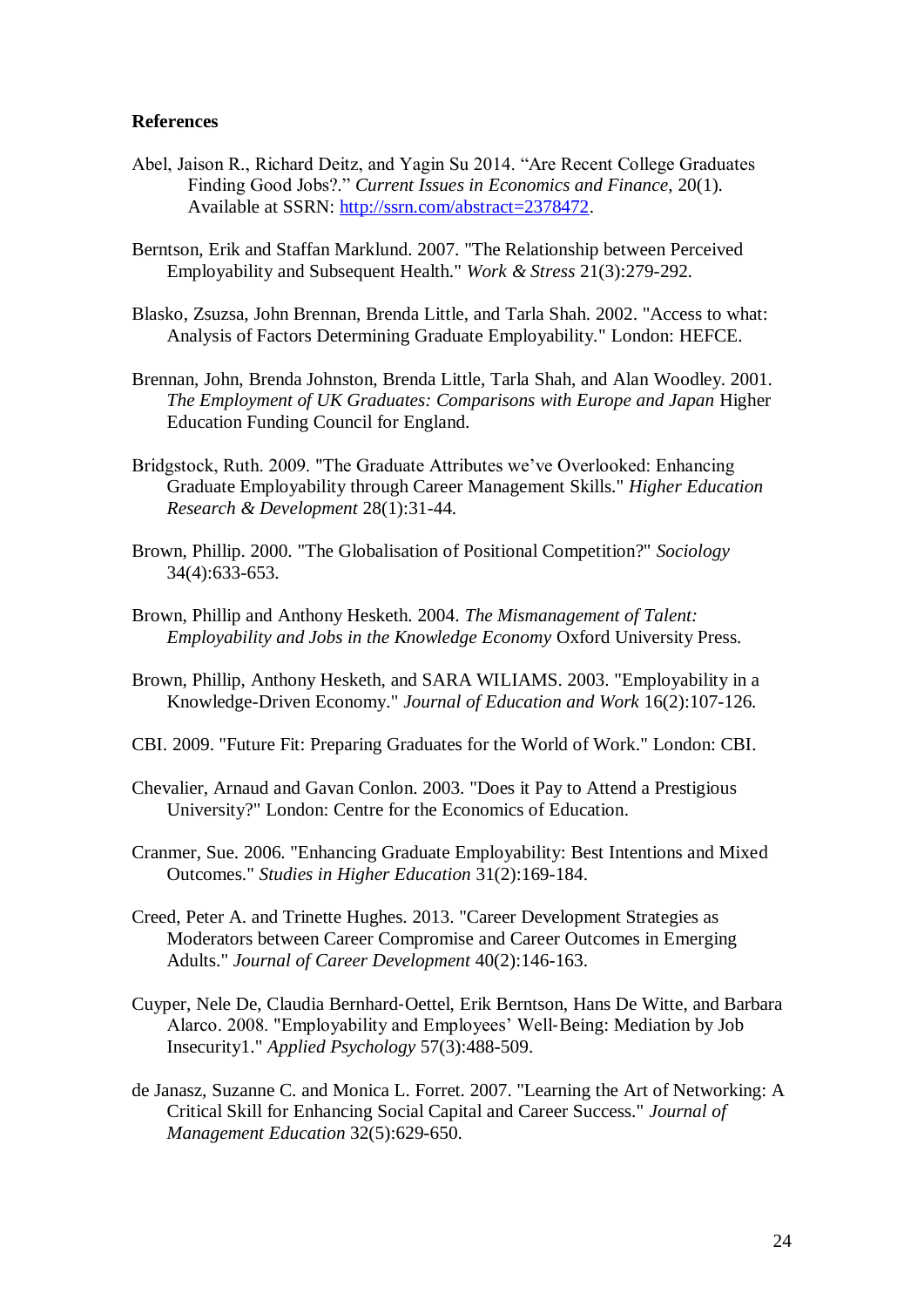- De Vos, Ans and Nele Soens. 2008. "Protean Attitude and Career Success: The Mediating Role of Self-Management." *Journal of Vocational Behavior* 73(3):449- 456.
- Feldman, Daniel C. 2003. "The Antecedents and Consequences of Early Career Indecision among Young Adults." *Human Resource Management Review* 13(3):499-531.
- Green, Francis and Yu Zhu. 2010. "Overqualification, Job Dissatisfaction, and Increasing Dispersion in the Returns to Graduate Education." *Oxford Economic Papers* 62(4):740-763.
- Heijde, Claudia M. and Van Der Heijden, Beatrice IJM. 2006. "A competence‐based and Multidimensional Operationalization and Measurement of Employability." *Human Resource Management* 45(3):449-476.
- Holmes, Leonard. 2013. "Competing Perspectives on Graduate Employability: Possession, Position Or Process?" *Studies in Higher Education* 38(4):538-554.
- Kalfa, Senia and Lucy Taksa. 2013. "Cultural Capital in Business Higher Education: Reconsidering the Graduate Attributes Movement and the Focus on Employability." *Studies in Higher Education* (ahead-of-print): 1-16.
- Kossek, Ellen Ernst, Karen Roberts, Sandra Fisher, and Beverly Demarr. 1998. "Career self-management: A quasi-experimental Assessment of the Effects of a Training Intervention." *Personnel Psychology* 51(4):935-960.
- Lairio, Marjatta and Leena Penttinen. 2006. "Students' Career Concerns: Challenges Facing Guidance Providers in Higher Education." *International Journal for Educational and Vocational Guidance* 6(3):143-157.
- Lewis, Grace. 2014. Companies struggle to fill graduate vacancies, says AGR *People Management*. Available at http://www.cipd.co.uk/pm/peoplemanagement/b/weblog/archive/2014/05/29/comp anies-struggling-to-fill-graduate-vacancies-says-agr.aspx
- Mason, Geoff, Gareth Williams, and Sue Cranmer. 2009. "Employability Skills Initiatives in Higher Education: What Effects do they have on Graduate Labour Market Outcomes?" *Education Economics* 17(1):1-30.
- Mavromaras, Kostas, Seamus McGuinness, Nigel O'leary, Peter Sloane, and Yi King Fok. 2010. "The Problem of Overskilling in Australia and Britain." *The Manchester School* 78(3):219-241.
- McQuaid, Ronald W. and Colin Lindsay. 2005. "The Concept of Employability." *Urban Studies* 42(2):197-219.
- Okay-Somerville, Belgin and Dora Scholarios. 2013. "Shades of Grey: Understanding Job Quality in Emerging Graduate Occupations." *Human Relations* 66 (4): 555- 585.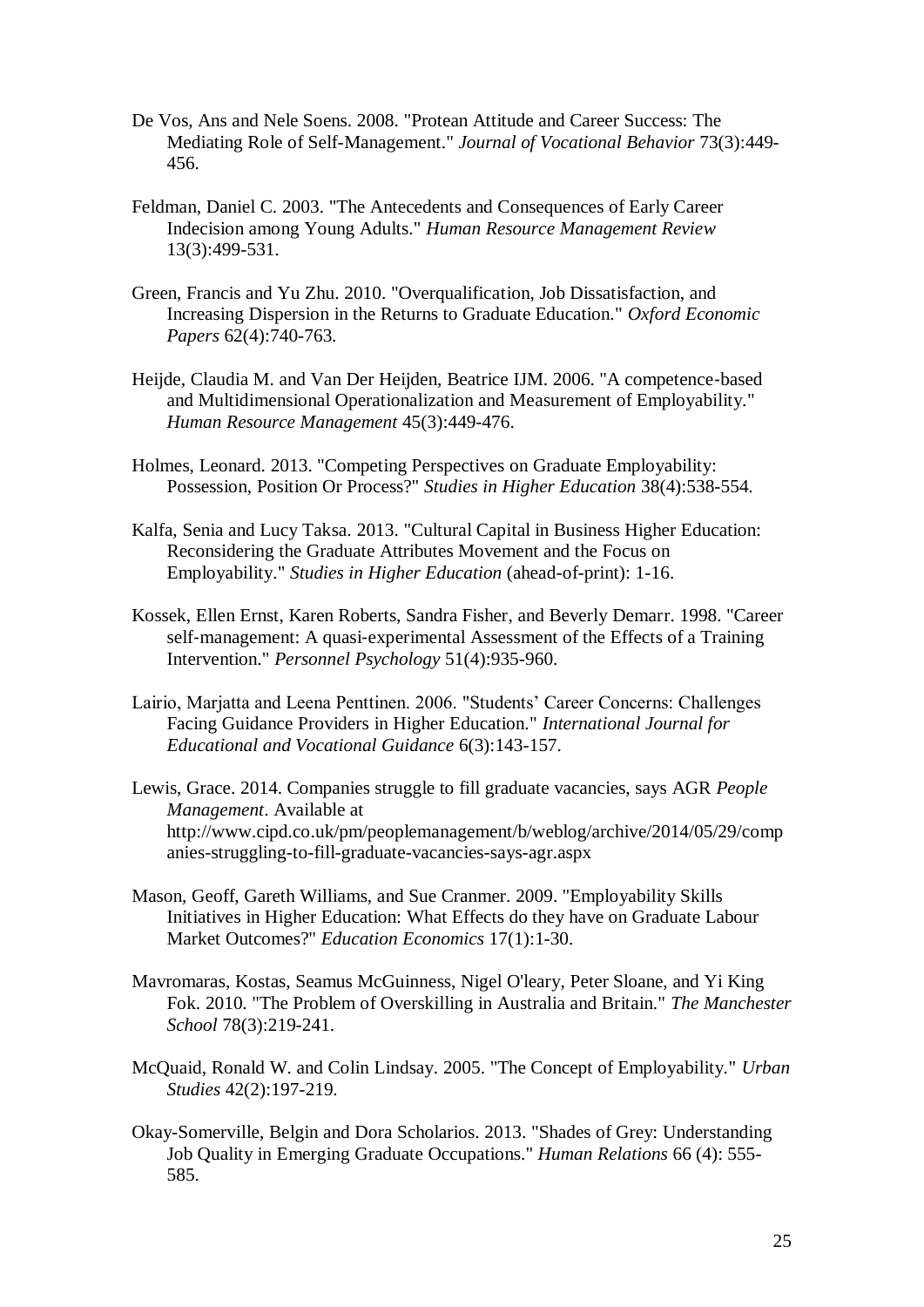- Okay-Somerville, Belgin, and Dora Scholarios. 2014. "Coping with Career Boundaries and Boundary-Crossing in the Graduate Labour Market." *Career Development International* 19(6):668-682.
- Piróg, Danuta. 2014. "The Impact of Degree Programme Educational Capital on the Transition of Graduates to the Labour Market." *Studies in Higher Education* (ahead-of-print):1-15.
- Reay, Diane, Jacqueline Davies, Miriam David, and Stephen J. Ball. 2001. "Choices of Degree Or Degrees of Choice? Class,'race'and the Higher Education Choice Process." *Sociology* 35(04):855-874.
- Rothwell, Andrew, Ian Herbert, and Frances Rothwell. 2008. "Self-Perceived Employability: Construction and Initial Validation of a Scale for University Students." *Journal of Vocational Behavior* 73(1):1-12.
- Saks, Alan M. 2006. "Multiple Predictors and Criteria of Job Search Success." *Journal of Vocational Behavior* 68(3):400-415.
- Savickas, Mark L. and Erik J. Porfeli. 2012. "Career Adapt-Abilities Scale: Construction, Reliability, and Measurement Equivalence Across 13 Countries." *Journal of Vocational Behavior* 80(3):661-673.
- Scholarios, Dora, Cliff Lockyer, and Heather Johnson. 2003. "Anticipatory Socialisation: The Effect of Recruitment and Selection Experiences on Career Expectations." *Career Development International* 8(4):182-197.
- Stumpf, Stephen A., Stephen M. Colarelli, and Karen Hartman. 1983. "Development of the Career Exploration Survey (CES)." *Journal of Vocational Behavior* 22(2):191- 226.
- Tomlinson, Michael. 2008. "'The Degree is Not enough': Students' Perceptions of the Role of Higher Education Credentials for Graduate Work and Employability." *British Journal of Sociology of Education* 29(1):49-61.
- Tomlinson, Michael. 2012. Graduate employability: A review of conceptual and empirical themes. *Higher Education Policy* 25(4):407-431.
- van Vianen, Annelies E. M., Irene E. De Pater, and Paul T. Y. Preenen. 2009. "Adaptable Careers: Maximizing Less and Exploring More." *The Career Development Quarterly* 57(4):298-309.
- Wanberg, Connie R., Ruth Kanfer, and Joseph T. Banas. 2000. "Predictors and Outcomes of Networking Intensity among Unemployed Job Seekers." *Journal of Applied Psychology* 85(4):491-503.
- Wendlandt, Nancy M. and Aaron B. Rochlen. 2008. "Addressing the College-to-Work Transition: Implications for University Career Counselors." *Journal of Career Development* 35(2):151-165.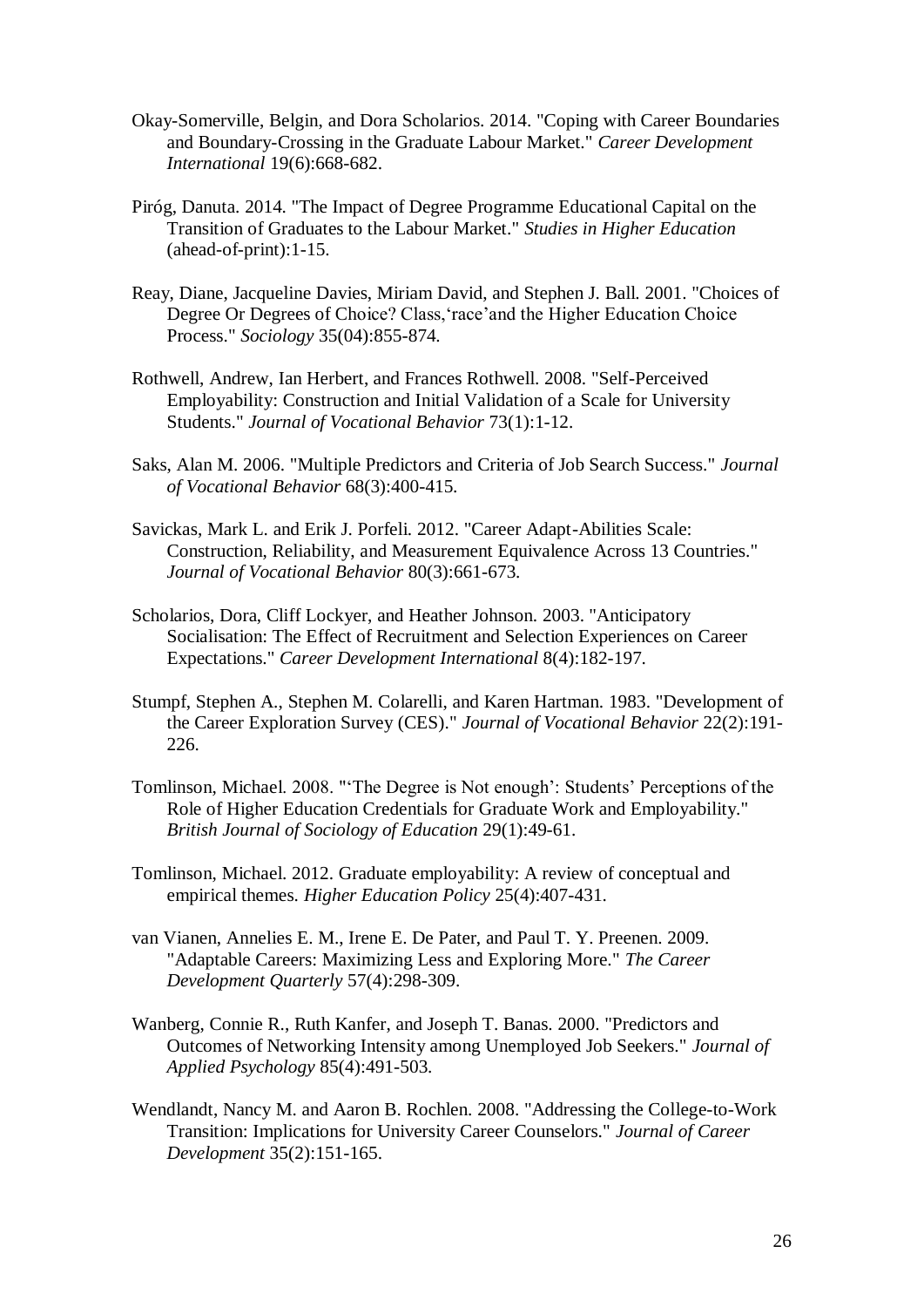- Wilton, Nick. 2012. "The Impact of Work Placements on Skills Development and Career Outcomes for Business and Management Graduates." *Studies in Higher Education* 37(5):603-620.
- Zikic, Jelena and Ute-Christine Klehe. 2006. "Job Loss as a Blessing in Disguise: The Role of Career Exploration and Career Planning in Predicting Reemployment Quality." *Journal of Vocational Behavior* 69(3):391-409.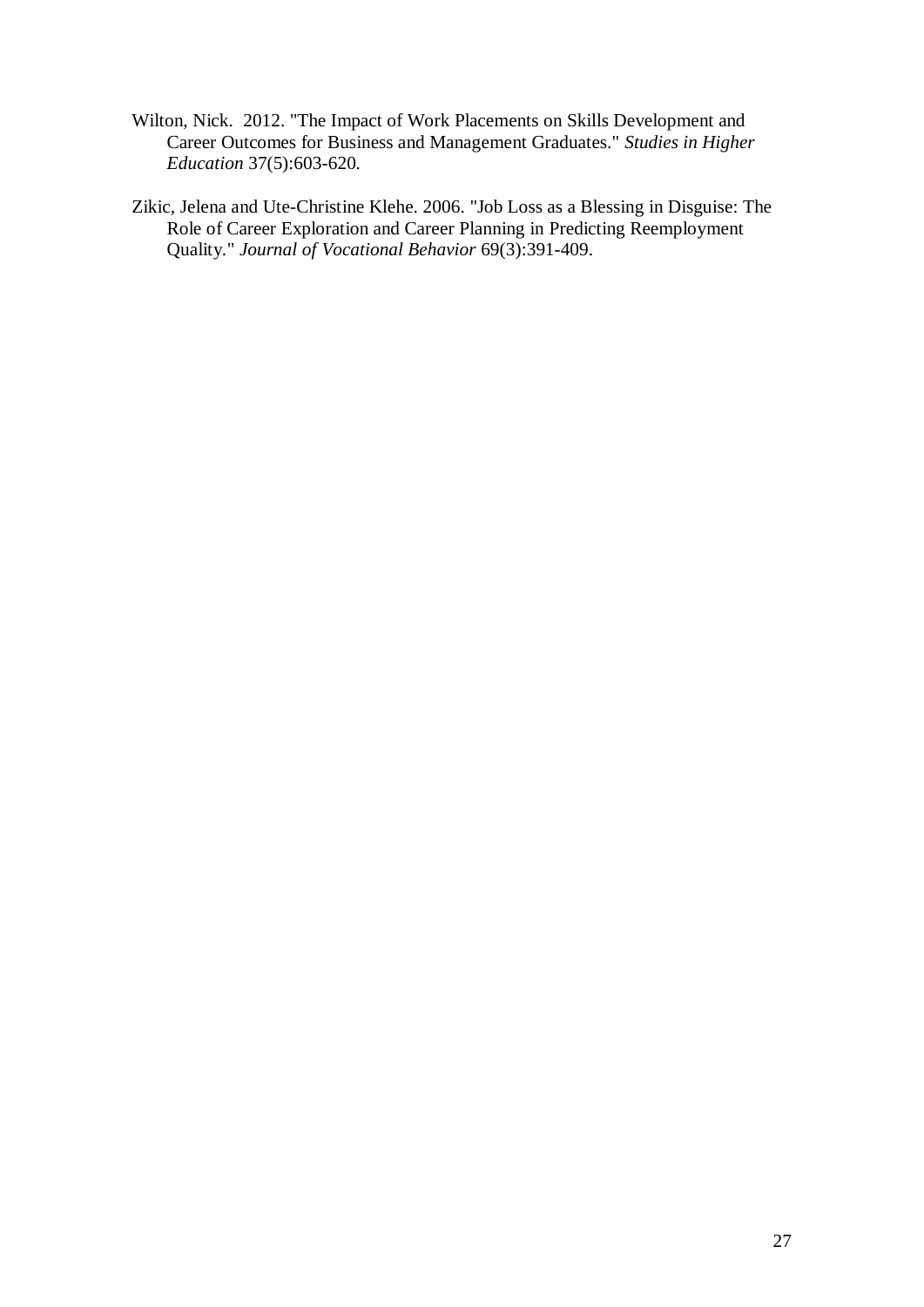|    |                                                   | M     | <b>SD</b> | $\overline{1}$      | $\overline{2}$       | 3          | 4                    | 5         | 6         | $\overline{7}$      | 8                   | 9         | 10                   | 11                  |
|----|---------------------------------------------------|-------|-----------|---------------------|----------------------|------------|----------------------|-----------|-----------|---------------------|---------------------|-----------|----------------------|---------------------|
|    | 2010 Cohort                                       | 1.37  | .48       |                     |                      |            |                      |           |           |                     |                     |           |                      |                     |
|    | University announcement                           | .74   | .44       | .42                 |                      |            |                      |           |           |                     |                     |           |                      |                     |
| 3  | Months after graduation                           | 2.66  | 2.88      | $-.62$              | $-.45$ <sup>**</sup> |            |                      |           |           |                     |                     |           |                      |                     |
| 4  | Age                                               | 23.01 | 2.93      | $-.11$              | $.12*$               | .01        |                      |           |           |                     |                     |           |                      |                     |
| 5  | Male                                              | 1.41  | .49       | .00                 | $-.09$               | $-.02$     | .01                  |           |           |                     |                     |           |                      |                     |
| 6  | Term-time work <sup><math>a</math></sup>          | .73   | .44       | .03                 | $-.02$               | $-.08$     | .01                  | $-.06$    |           |                     |                     |           |                      |                     |
|    | Parents' education <sup>b</sup>                   | .50   | .50       | .01                 | .01                  | $-.06$     | $-.25***$            | .03       | $-.19***$ |                     |                     |           |                      |                     |
| 8  | Parents' occupation <sup>c</sup>                  | .62   | .49       | $-.06$              | $-.02$               | .07        | $-.32$ <sup>**</sup> | .00       | $-.08$    | .42                 |                     |           |                      |                     |
| 9  | New university $\alpha$                           | .26   | .44       | $-.04$              | $-.16***$            | $.14*$     | $.20^{**}$           | $-.03$    | $-.04$    | $-.16$ <sup>*</sup> | $-.15$ <sup>*</sup> |           |                      |                     |
| 10 | Non-professional degree <sup><math>a</math></sup> | .40   | .49       | $-.16$ <sup>*</sup> | $-.01$               | .04        | .07                  | $-.23***$ | .02       | $-.04$              | .06                 | $-.01$    |                      |                     |
| 11 | Poor degree class <sup>a</sup>                    | .31   | .46       | $-.12*$             | .05                  | $-.05$     | $21$ <sup>**</sup>   | $-.11$    | .04       | .04                 | $-.11$              | $-.01$    | .00                  |                     |
|    | Work experience <sup>a</sup>                      | .25   | .44       | $-.04$              | .02                  | $-.01$     | $.17***$             | .02       | $.35***$  | $-.12$              | $-.17$              | .04       | .08                  | $.15*$              |
| 13 | <b>Environment</b> exploration                    | 3.38  | .86       | $-.16***$           | $-.23$ **            | $.20^{**}$ | $-.10$               | .03       | $-.10$    | $-.01$              | $-.07$              | .05       | .01                  | .00                 |
| 14 | Self-exploration                                  | 3.38  | .87       | $-.18***$           | $-.15$ <sup>*</sup>  | $.17***$   | $.13*$               | $-.06$    | .07       | $-.04$              | $-.12$ <sup>*</sup> | $.16***$  | .11                  | $.16***$            |
| 15 | Guidance seeking                                  | 1.64  | 1.73      | .05                 | $-.02$               | $-.03$     | $-.18***$            | .08       | .06       | $.15*$              | .01                 | $-.09$    | .02                  | $-.03$              |
| 16 | Networking                                        | 3.61  | .64       | .03                 | .09                  | $-.19***$  | $.13*$               | .09       | .06       | $-.02$              | .04                 | $-.11$    | .07                  | .07                 |
| 17 | Internal perceived employability                  | 3.67  | .63       | $-.04$              | $-.07$               | .01        | .08                  | .04       | $-.06$    | $-.01$              | $-.08$              | .01       | $-.03$               | $-.14$ <sup>*</sup> |
| 18 | External perceived employability                  | 3.20  | .73       | .09                 | $-.02$               | $-.06$     | $-.03$               | .12       | $-.15$    | $-.04$              | $-.07$              | $-.19***$ | $-.22$ <sup>**</sup> | $-.02$              |
| 19 | Job offer $d$                                     | .56   | .50       | $-.04$              | $-.17***$            | .02        | $-.04$               | $-.02$    | .12       | $-.06$              | $-.06$              | $-.02$    | $-.06$               | $-.08$              |
| 20 | Employment status $^e$                            | .52   | .50       | $-.01$              | $-.17***$            | .02        | $-.12$               | $-.04$    | .09       | $-.03$              | $-.01$              | $-.03$    | $-.03$               | $-.14$ <sup>*</sup> |
| 21 | <b>Employment quality</b>                         | 1.71  | 2.13      | $-.05$              | $-.15$               | .02        | $-.13$               | .02       | .02       | .03                 | $-.02$              | $-.01$    | $-.15$ <sup>*</sup>  | $-.12$              |

Table 1 Means, standard deviations and bivariate correlations for study variables (N=293)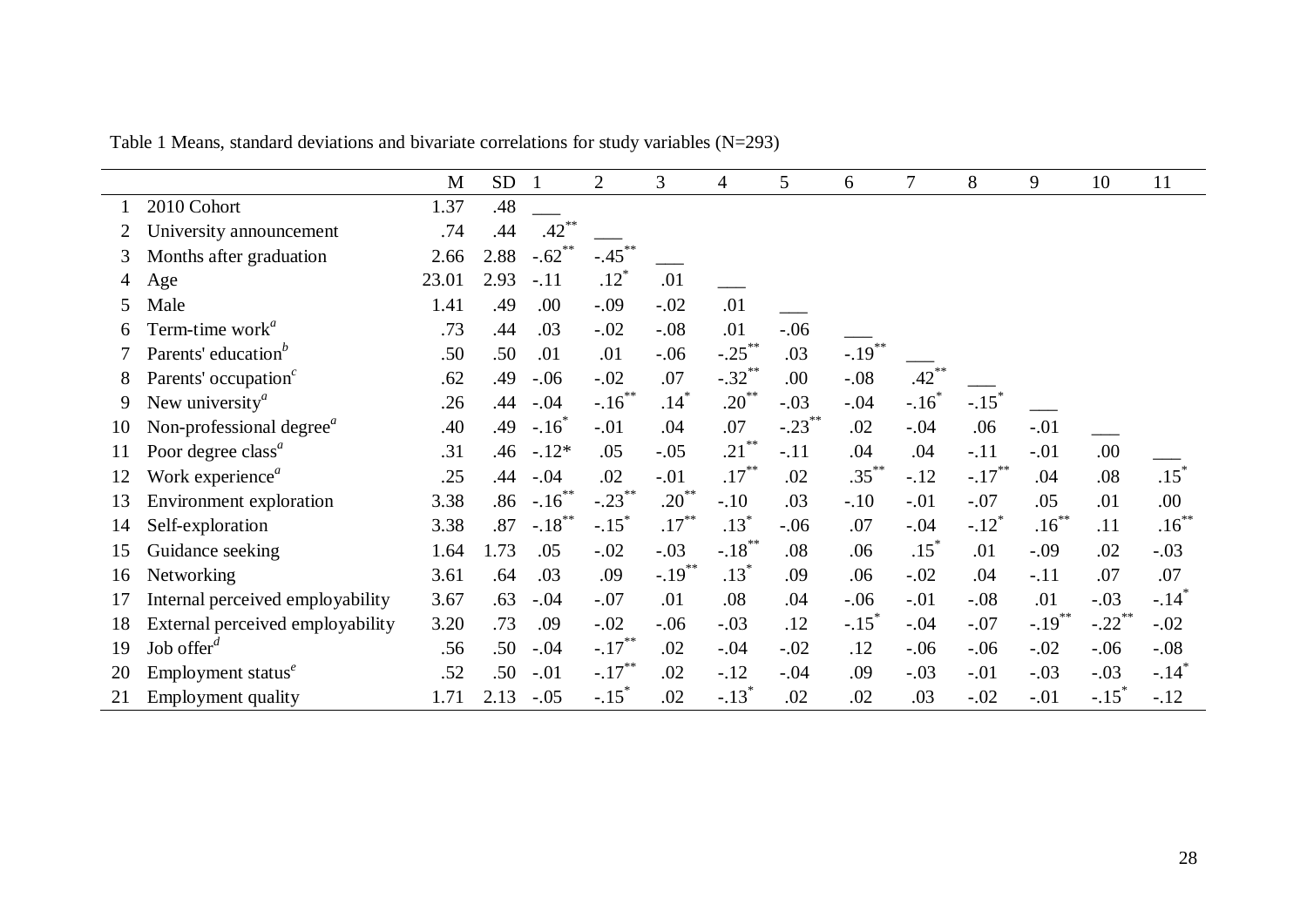|    |                                  | 12       | 13                  | 14       | 15                  | 16         | 17       | 18                 | 19       | 20 | 21 |
|----|----------------------------------|----------|---------------------|----------|---------------------|------------|----------|--------------------|----------|----|----|
| 12 | Work experience                  |          |                     |          |                     |            |          |                    |          |    |    |
| 13 | Environment exploration          | .00      |                     |          |                     |            |          |                    |          |    |    |
| 14 | Self-exploration                 | $.24***$ | .41                 |          |                     |            |          |                    |          |    |    |
| 15 | Guidance seeking                 | $.16^*$  | .08                 | $-.06$   |                     |            |          |                    |          |    |    |
| 16 | Networking                       | .08      | .11                 | .03      | $.30***$            |            |          |                    |          |    |    |
|    | Internal perceived employability | .11      | $.35***$            | $.17***$ | $.22$ <sup>**</sup> | $.33***$   |          |                    |          |    |    |
| 18 | External perceived employability | $-.06$   | $.21$ <sup>**</sup> | .07      | $.18***$            | $.16***$   | $.55***$ |                    |          |    |    |
| 19 | Job offer                        | .08      | .07                 | .00      | $.19***$            | $.20^{**}$ | $.21***$ | .13 <sup>′</sup>   |          |    |    |
| 20 | <b>Employment status</b>         | .05      | .06                 | $-.02$   | $.21$ <sup>**</sup> | $.18***$   | $.20***$ | $.15$ <sup>*</sup> | $.91***$ |    |    |
|    | Employment quality               | .00      | $.17***$            | .03      | $.26***$            | $.19***$   | $.33***$ | $.30***$           | $.71***$ |    |    |

*Note*. <sup>*a*</sup>O=no, 1=yes; <sup>*b*</sup>1=at least one parent holds a university degree; <sup>*c*</sup>1= at least one parent in high-skilled work; <sup>*d*</sup>1=at least one job offer;

 $e^e$ 1 = in employment; \* p<.05, \*\*p<.01.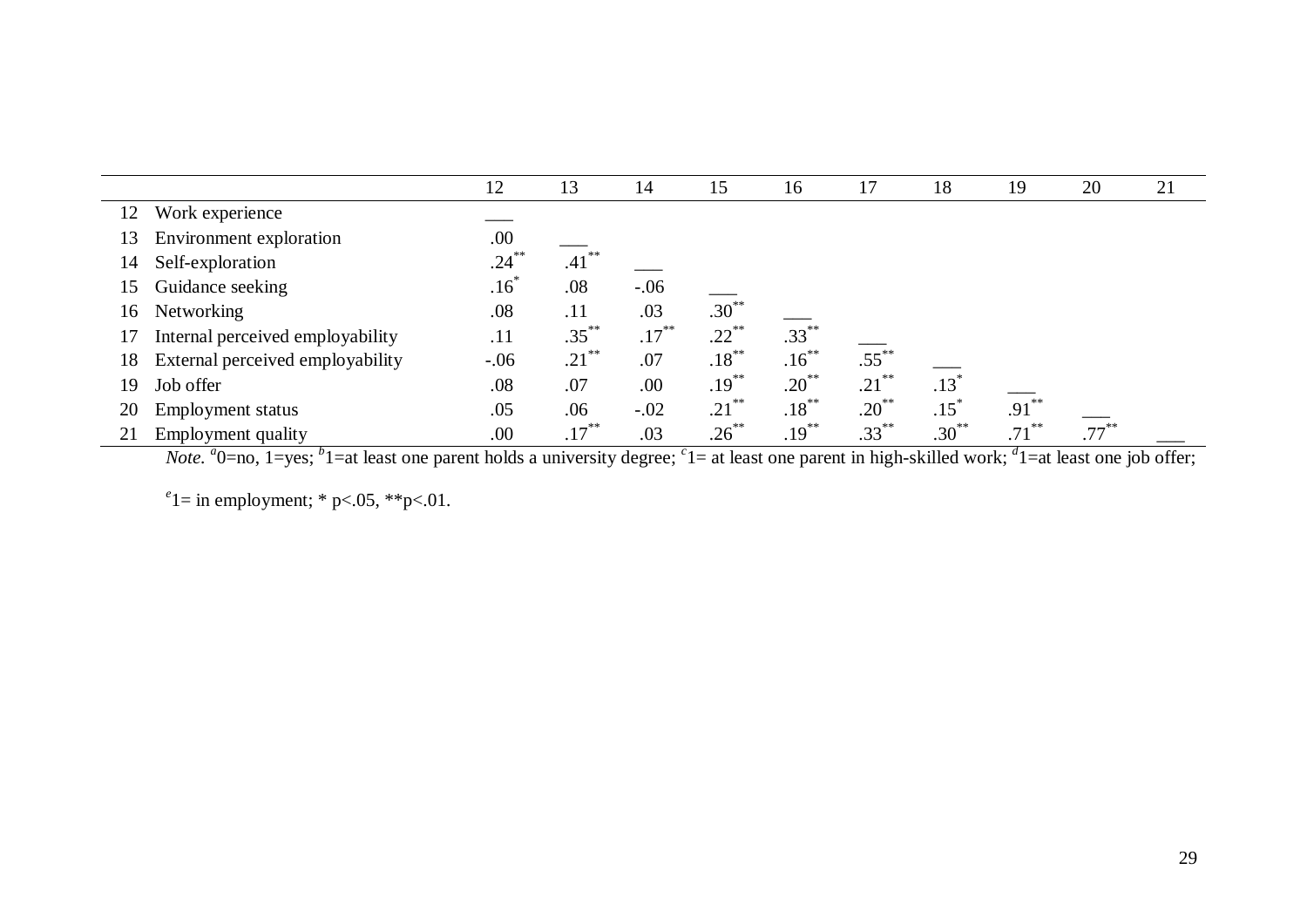|                                             |        | <b>Job offer</b> |           |                    | <b>Employment status</b> |           |
|---------------------------------------------|--------|------------------|-----------|--------------------|--------------------------|-----------|
|                                             | Step 2 | Step 3           | Step 4    | Step 2             | Step 3                   | Step 4    |
|                                             | β      | β                | β         | $\beta$            | $\beta$                  | β         |
| 2010 Cohort                                 | 1.13   | .95              | .99       | 1.34               | 1.13                     | 1.20      |
| University announcement                     | $.45*$ | $.43*$           | $.38*$    | $.44$ <sup>*</sup> | $.42^{*}$                | $.36*$    |
| Months after graduation                     | .99    | .98              | 1.00      | 1.00               | .98                      | 1.00      |
| Age                                         | .99    | 1.00             | .99       | .97                | .98                      | .98       |
| Male                                        | .87    | .73              | .61       | .81                | .70                      | .58       |
| Term-time work <sup>a</sup>                 | 1.49   | 1.53             | 1.35      | 1.28               | 1.32                     | 1.16      |
| Parents' education <sup>b</sup>             | .80    | .78              | .83       | .82                | .83                      | .86       |
| Parents' occupation <sup>c</sup>            | .89    | .89              | .79       | .97                | .93                      | .84       |
| New university $\alpha$                     |        | .73              | .85       |                    | .74                      | .85       |
| Non-professional degree $a$                 |        | .64              | .59       |                    | .76                      | .72       |
| Poor degree class <sup><math>a</math></sup> |        | $.56*$           | $.53*$    |                    | $.47*$                   | $.45*$    |
| Work experience <sup>a</sup>                |        |                  | 1.22      |                    |                          | 1.13      |
| Environment exploration                     |        |                  | 1.11      |                    |                          | 1.03      |
| Self-exploration                            |        |                  | .88       |                    |                          | .90       |
| Guidance seeking                            |        |                  | 1.13      |                    |                          | 1.16      |
| Networking                                  |        |                  | $1.99***$ |                    |                          | $1.94*$   |
| $\Delta \chi$ 2                             | 1.01   | 6.51             | $15.5***$ | 3.75               | 7.57                     | $15.9***$ |
| $\Delta \mathrm{df}$                        | 2.00   | 3.00             | 5.00      | 2.00               | 3.00                     | 5.00      |
| $\triangle$ Nagelkerke $R^2$                | .01    | .03              | .08       | .00.               | .04                      | .15       |

Table 2 Logistic regression analyses predicting job offer and employment status (N=293)

*Note.*  $a_0$ =no, 1=yes;  $b_1$ =at least one parent holds a university degree;  $c_1$ = at least one parent in high-skilled work;  $a_1$  p<.05,  $a_2$  p<.01.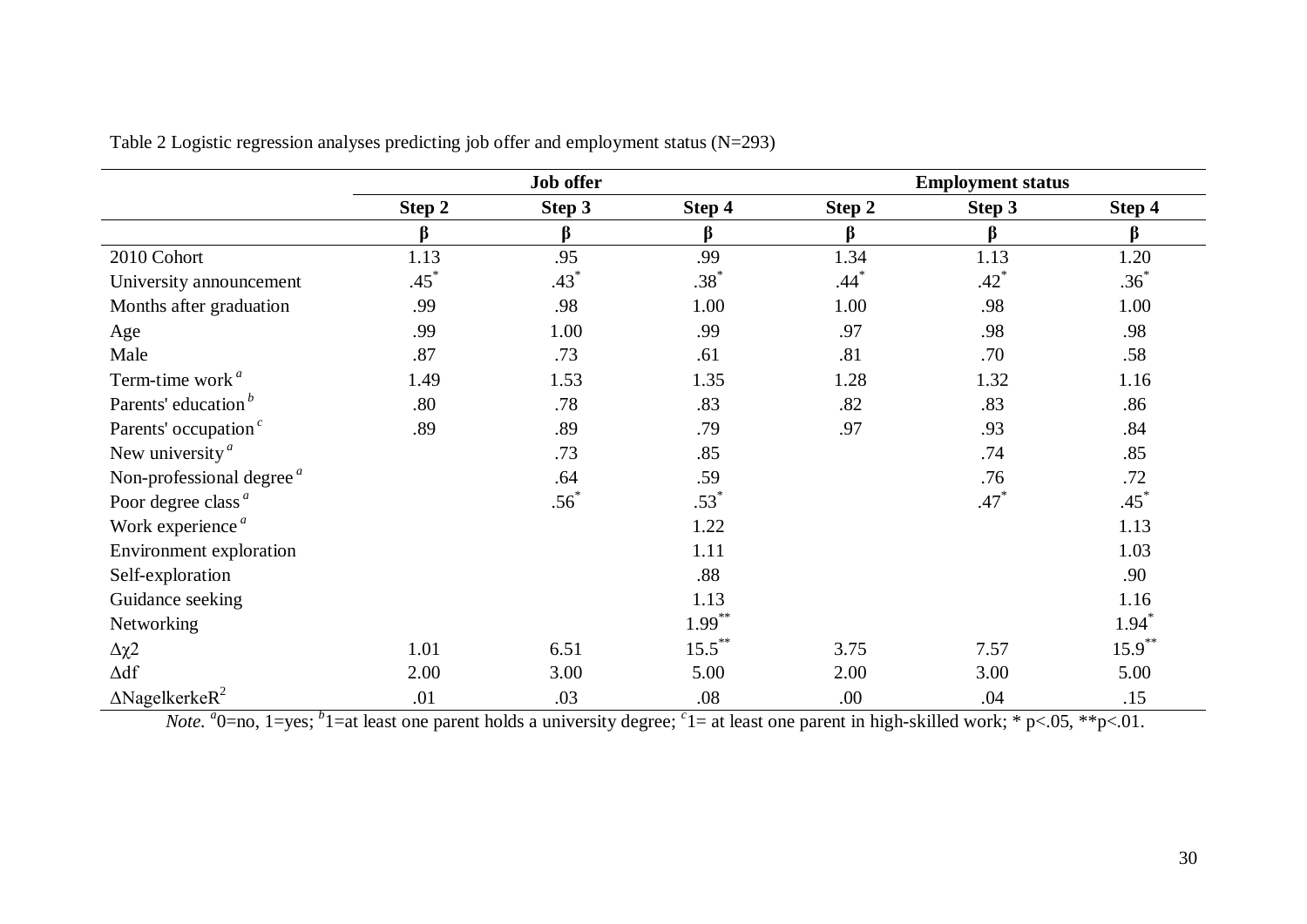|                                               | <b>Employment quality</b> |                            |           |        | Perceived internal employability |            | Perceived external employability |           |                    |  |
|-----------------------------------------------|---------------------------|----------------------------|-----------|--------|----------------------------------|------------|----------------------------------|-----------|--------------------|--|
|                                               | Step 2                    | Step 3                     | Step 4    | Step 2 | Step 3                           | Step 4     | Step 2                           | Step 3    | Step 4             |  |
|                                               | β                         | β                          | β         | β      | $\beta$                          | $\beta$    | $\beta$                          | $\beta$   | β                  |  |
| 2010 Cohort                                   | $-.07$                    | $-.16$                     | $-.12$    | .01    | $-.05$                           | $-.02$     | .10                              | .08       | .08                |  |
| University announcement                       | $-.01$                    | $-.02$                     | $-.02$    | $-.05$ | $-.05$                           | $-.03$     | $-.07$                           | $-.10$    | $-.08$             |  |
| Months after graduation                       | $-.03$                    | $-.09$                     | $-.11$    | .03    | $-.01$                           | $-.01$     | $-.03$                           | $-.02$    | $-.04$             |  |
| Age                                           | $-.14$                    | $-.11$                     | $-.06$    | .07    | .12                              | .15        | $-.04$                           | .04       | .09                |  |
| Male                                          | .06                       | $-.01$                     | .00       | .03    | $-.02$                           | $-.06$     | .10                              | .04       | .02                |  |
| Term-time work <sup>a</sup>                   | $-.10$                    | $-.08$                     | $-.07$    | $-.05$ | $-.04$                           | $-.07$     | $-.18$ <sup>*</sup>              | $-.18$    | $-.17$             |  |
| Parents' education <sup>b</sup>               | .06                       | .01                        | $-.02$    | $-.02$ | $-.01$                           | .01        | $-.06$                           | $-.11$    | $-.13$             |  |
| Parents' occupation <sup><math>c</math></sup> | $-.08$                    | $-.02$                     | .03       | $-.04$ | $-.05$                           | $-.03$     | $-.05$                           | $-.02$    | .01                |  |
| New university $\alpha$                       |                           | .05                        | .04       |        | $-.05$                           | $-.02$     |                                  | $-.24***$ | $-.24***$          |  |
| Non-professional degree $a$                   |                           | ***<br>$-.31$ <sup>*</sup> | $-.31***$ |        | $-.08$                           | $-.11$     |                                  | $-.24$    | $-.24***$          |  |
| Poor degree class <sup><math>a</math></sup>   |                           | $-.15$ <sup>*</sup>        | $-.16$    |        | $-.23$ **                        | $-.26$ **  |                                  | .03       | .04                |  |
| Work experience <sup>a</sup>                  |                           |                            | $-.09$    |        |                                  | .08        |                                  |           | $-.05$             |  |
| Environment exploration                       |                           |                            | $.18*$    |        |                                  | $.28***$   |                                  |           | $.14$ <sup>*</sup> |  |
| Self-exploration                              |                           |                            | .06       |        |                                  | .04        |                                  |           | .10                |  |
| Guidance seeking                              |                           |                            | $.21*$    |        |                                  | .12        |                                  |           | $.18***$           |  |
| Networking                                    |                           |                            | .02       |        |                                  | .25        |                                  |           | .06                |  |
| $\Delta F$                                    | .37                       | $3.21$ <sup>*</sup>        | $2.49*$   | .28    | $4.31***$                        | $12.96***$ | 1.00                             | $9.30***$ | $4.67***$          |  |
| $\Delta R^2$                                  | .00                       | .04                        | .06       | .00    | .05                              | .16        | .00                              | .09       | .06                |  |

Table 3 Multiple regression analyses predicting employment quality (N=239) and perceived employability (N=293)

*Note*.  $a_0$ =no, 1=yes;  $b_0$ 1=at least one parent holds a university degree;  $c_1$ = at least one parent in high-skilled work;  $a_0$  + p<.05,  $a_0$  + p<.01.